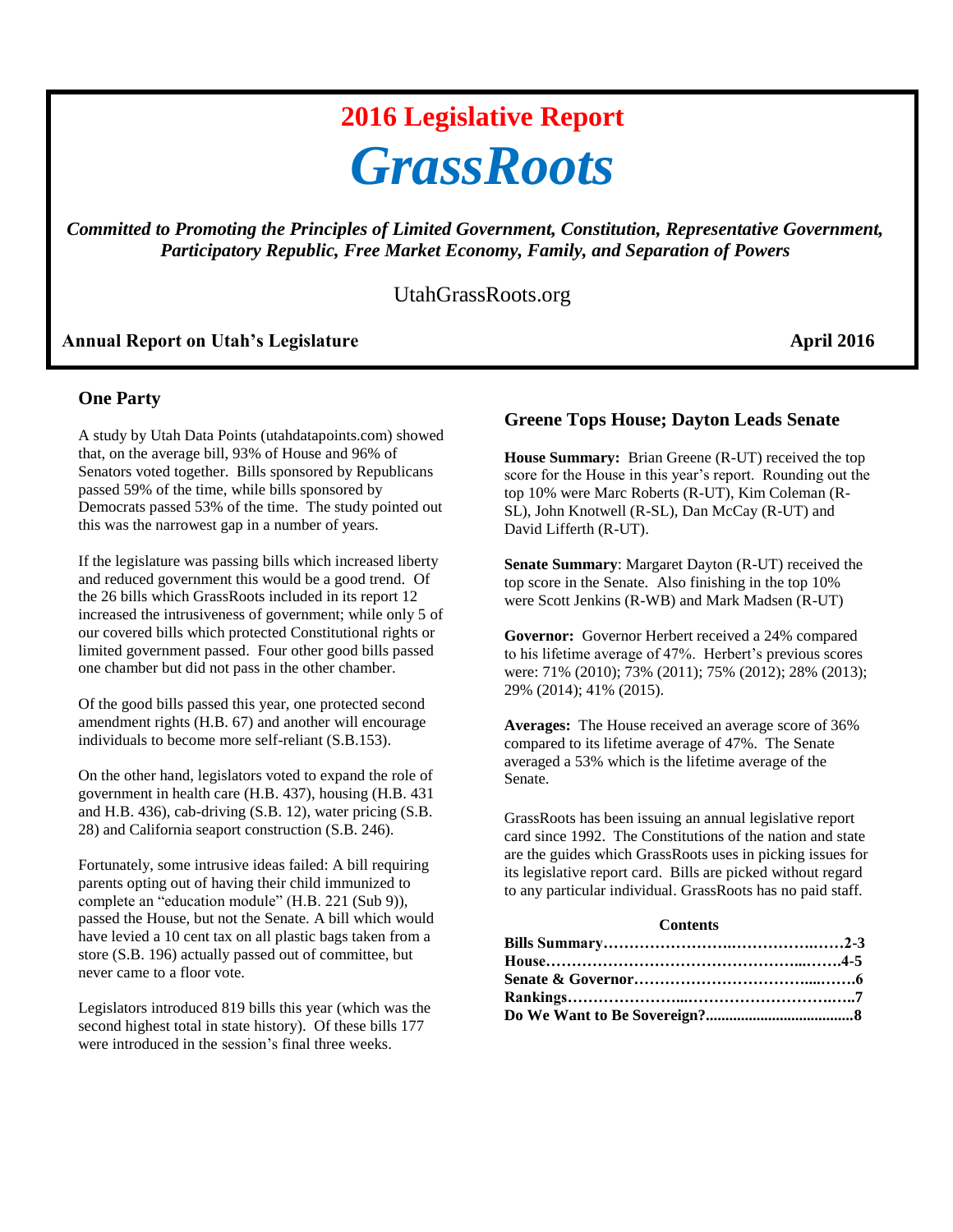## **GrassRoots**

**Bills are listed by number with house bills listed first. The sponsor(s) of the bill is in parentheses with the primary sponsor listed first. The tally on bills from each house is listed by Yeas, Nays and those Absent or Not Voting. Text of all bills can be found at http://le.utah.gov. Also, on our website, we give more in-depth coverage of these bills marked by an asterisk (\*) than permitted in an eight-page newsletter.** 

**A)\* H.B. 22 (B. Greene, H. Stephenson)** Reforms Utah's Civil Asset Forfeiture code to better protect innocent property owners. Civil forfeiture, when used to take away property from innocent owners, is a violation of constitutional provisions directing that "No person shall be deprived of life, liberty or property, without due process of law." And "due process of law" should require that the prosecutor prove the government's case—not that the property owner prove his innocence. HB22 brings Utah forfeiture code at least a little closer to this ideal. **GrassRoots approves of a YES vote. Passed the House (56-17-2) but was tabled in the Senate Judiciary, Law Enforcement and Criminal Justice Committee.** 

**B) H.B. 41 (S. Eliason, A. Millner)** Puts government in competition with private enterprise by allowing schools to charge parents who send their children to kindergarten for the entire day. Starts to create another entitlement by requiring LEAs that provide full-day kindergarten to waive or reduce the fees where there is "an inability to pay the fee." Government should not be in the business of competing with private enterprise, nor creating more entitlements. **GrassRoots approves of a NO vote. Passed the House (47-27-1) but failed in the Senate (11-14-4).** 

**C) H.B. 56 (B. Edwards, C. Bramble)** Repeals the sunset date of the Women in the Economy Commission Act. One of the purposes of this commission is to "facilitate coordination of public entities concerned with women in the economy" Violates the tenet of equality under the law by requesting special rights for women in the economy. All citizens (both women and men) should be treated equally by government. **GrassRoots approves of a NO vote. Passed the House (69-0-6), Senate (21-5-3) and was signed into law by the Governor.** 

**D) H.B. 67 (N. Thurston, A Christensen)** Protects the second amendment right to bear arms by eliminating the third degree felony prohibition of carrying a firearm on a bus with no criminal intent. **GrassRoots approves of a YES vote. Passed the House (59-12-4) and Senate (24-2-3) and was signed into law by the Governor.** 

**E) H.B. 69 S1 (F. Cox, S Jenkins, J. Fawson (sponsor of Substitute))** Repeals SB 54 passed in 2014 which violated political parties' self-governance, right of association and first amendment rights. **GrassRoots approves of a YES vote. Failed in the House (30-42-3).** 

**F)\* H.B. 120 (S. Eliason, C Bramble)** Increases, from \$350 to \$400 the administrative vehicle impound fee resulting from an arrest for DUI. Under pre-existing statute, there is no requirement for a conviction or guilty plea before imposition of this punitive impound fee; neither is there provision for refunding the impound

fee if the arrested individual is found not guilty. This would violate the Fifth Amendment. While HB 120 did not create this due process problem, we believe it is imprudent to increase the impound fee without correcting this problem in Utah Code. **GrassRoots approves of a NO vote. Passed the House (71-0- 4), Senate (21-0-8) and was signed into law by the Governor.** 

**G) H.B. 160 (C. Hall, L. Hillyard)** Requires justice court judges in first and second class counties to be law school graduates. The most important qualifications for a judge would include sound judgement, integrity and an ability to apply the law. Many people without a law degree possess these characteristics. Bill also appears to violate intent of the Utah State Constitution Article VIII, Section 11, which states: "[N]o qualification may be imposed which requires judges of courts not of record to be admitted to practice law. . . ."**GrassRoots approves of a NO vote. Passed the House (52-20-3), Senate (24-4-1) and was signed into law by the Governor.**

**H) H.B. 221 Sub 9 (C. Moss, B. Shiozawa)** Requires parents who choose not to immunize their children to go through an "education module". **GrassRoots approves of a NO vote. Passed the House (38-37-0) but did not come up for a final vote in the Senate.**

**I) H.B. 228 (G. Froerer, J. Stevenson)** Removes unneeded government regulation by allowing distilleries and breweries to offer tastings to their customers. **GrassRoots approves of a YES vote. Passed the House (47-21-7), Senate (23-2-4) and was signed into law by the Governor.** 

**J) H.B. 364 (B. Last, E. Vickers)** Increases government regulation by prohibiting the use of an unregistered pharmacy benefit manager. Imposes a \$250 punitive per day fine against a person accused of providing pharmacy benefit management services without the required registration. Such punishment should not be imposed without due process or opportunity for jury trial. **GrassRoots approves of a NO vote. Passed the House (55-20-0) but did not come up for a vote in the Senate.**

**K) HB 377 (L. Christensen, L Hillyard)** Helps protect the rights of families by providing that a grandparent may petition for visitation after a parent's rights have been terminated, unless the grandchild is adopted by a non-relative. **GrassRoots approves of a YES vote. Passed the House (43-22-10), Senate (18-9-2) but was VETOED by the Governor.**

**L) H.B. 431 (B. Edwards, T. Weiler)** Requires public transit districts to adopt transit-oriented development policies that include affordable housing. Transit districts should be focused on transportation and not expand into other areas of social planning. **GrassRoots approves of a NO vote. Passed the House (58-14- 3), Senate (15-12-2) and was signed into law by the Governor.** 

**M) H.B. 436 (F. Gibson, T. Weiler)** Creates the Homeless to Housing Reform Restricted Account and costs the taxpayers \$9.25 million in expenditures for FY2017. While helping the homeless is a worthy endeavor, it is not a proper role of government. **GrassRoots approves of a NO vote. Passed the**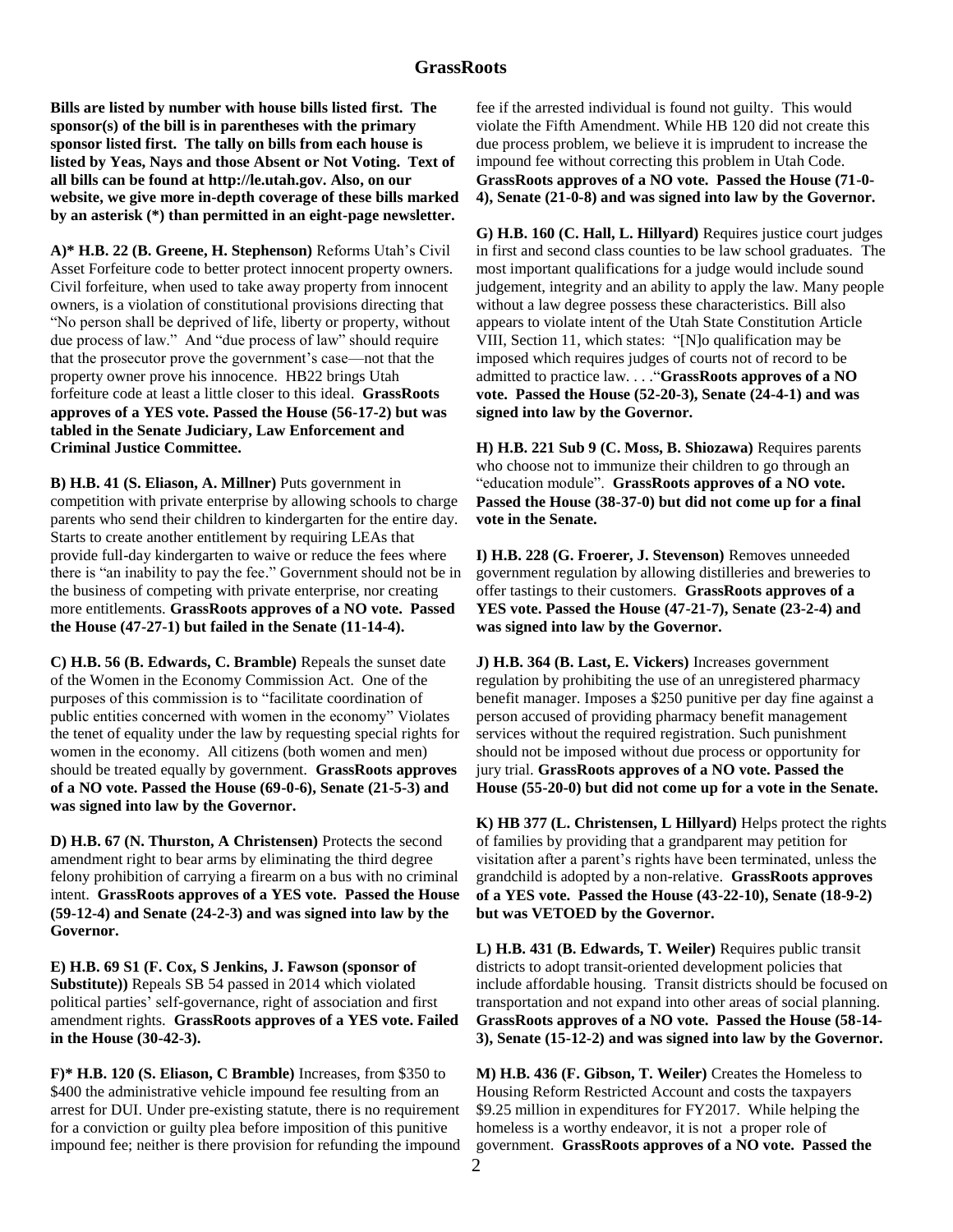**House (63-0-12), Senate (24-2-3) and was signed into law by the Governor.** 

**N)\* H.B. 437 (J. Dunnigan, A. Christensen)** Expands the role of government in the health care industry by appropriating \$2.5 million to expand Medicaid in Utah. While the federal government is going to provide the majority of the funding, bill puts Utah taxpayers in jeopardy when the federal government stops funding. Programs such as this are best run by private charities. **GrassRoots approves of a NO vote. Passed the House (55-17-3), Senate (19-8-2) and was signed into law by the Governor.** 

**O) SB 12 (K. Mayne, P. Ray)** Increases government regulation by prohibiting a person from driving a private passenger carrier unless the person has a valid taxicab endorsement or a commercial driver license. **GrassRoots approves of a NO vote. Passed the House (57-15-3), Senate (24-1-4) and was signed into law by the Governor.**

**P) S.B. 28 (S. Jenkins, L. Perry)** Increases government regulation by requiring retail water providers to establish an increasing rate structure for culinary water. GrassRoots disagrees with the state removing local control of retail water providers by government mandates. **GrassRoots approves of a NO vote. Passed the House (64-9-2), Senate (26-2-1) and was signed into law by the Governor.** 

**Q) S.B. 45 (A. Jackson, J Anderegg)** Reduces penalties for parents under the compulsory education act. In a perfect world we would not have compulsory education, but this is a step in the right direction. **GrassRoots approves of a YES vote. Passed in the Senate (22-5-2) but failed in the House (32-39-4).**

**R) S.B. 59 (T. Weiler, B. Edwards)** Expands government by requiring employers to provide "reasonable" accommodations related to pregnancy, childbirth, breastfeeding, or related conditions. Further infringes an employer's right to peaceably run his business as he chooses. **GrassRoots approves of a NO vote. Passed the House (59-15-1), Senate (23-2-4) and was signed into law by the Governor.** 

**S) S.B. 67 (A. Millner, B. Edwards)** Appropriates \$2 million for the "Partnerships for Student Success Grant Program" to hopefully improve educational outcomes for low income students. S.B. 67 is a hurtful step toward centralized social planning and away from local and parental control. **GrassRoots approves of a NO vote. Passed the House (55-20-5), Senate (20-6-3) and was signed into law by the Governor.**

**T) S.B. 73 (M. Madsen, G. Froerer)** Increases personal freedom by legalizing the use of medical cannabis in Utah. Individuals who have serious health conditions have seen improvement in their health through the use of medical cannabis which is currently against the law in Utah. In a free society, individuals should be able to make health decisions for themselves without the fear of government putting them in jail. **GrassRoots approves of a YES vote. Passed the Senate (17-12-0) but failed in House Committee.**

**U) S.B. 100 (L. Hillyard, J. Anderegg)** Limits government by limiting the amounts a local government can receive from traffic fines to 25% of the government's revenue. When more than 25% of a local government's revenues come from traffic fines, we might suspect that law enforcement priorities have become corrupted. **GrassRoots approves of a YES vote. Passed the Senate (23-4-2) but did not come up for a vote in the House.**

**V) S.B. 101 (A. Millner, B. Last)** Appropriates over \$11 million dollars in 2017 and again in 2018 for programs to hopefully improve school readiness of eligible students. These programs and associated grants are to be administered by the (distant) State Board of Education, and/or Department of Workforce Services. SB 101 is another hurtful step toward centralized social planning (with its usual favoritism and inequality under the law) and away from local and parental control **GrassRoots approves of a NO vote. Passed the House (63-10-2), Senate (22-3-4) and was signed into law by the Governor.**

**W) S.B. 107 (S. Urquhart)** Expands the definition of "hate crimes." and enhanced penalties for "hate crimes." Violates the principle of equality under the law by punishing an individual for his belief rather than actions. **GrassRoots approves of a NO vote. Failed in the Senate (11-17-1)**

**X) S.B. 153 (L. Fillmore, S. Eliason)** Requires individuals on certain public assistance programs to complete at least two hours of approved self-reliance training within 90 days of receiving assistance. Where we have public assistance, one goal should be to reduce associated dependence, both for the good of the recipient and for the good of the taxpayer. **GrassRoots approves of a YES vote. Passed the House (45-28-2), Senate (24-3-3) and was signed into law by the Governor.**

**Y) S.B. 234 (C. Bramble, K Stratton)** Requires a physician performing an abortion to administer measures to reduce pain of the unborn child. Also requires doctors to notify patients seeking abortions that an unborn child over 20 weeks gestational age may experience pain. Our foremost unalienable right is the right to life. While the preference would be for abortion to be eliminated, this bill aims to reduce the number of abortions performed in the state. **GrassRoots approves of a YES vote. Passed the House (57-10-8), Senate (25-3-1) and was signed into law by the Governor.**

**Z) S.B. 246 (S. Adams, M. McKell)** Creates and transfers \$53 million to the Impacted Communities Transportation Development Restricted Account, with the apparent purpose of funding development of a seaport near Oakland California that will hopefully facilitate the export of Utah coal. This is economic planning that would be best left to the private sector rather than be socialized. **GrassRoots approves of a NO vote. Passed the House (52-17-6), Senate (20-7-2) and was signed into law by the Governor.**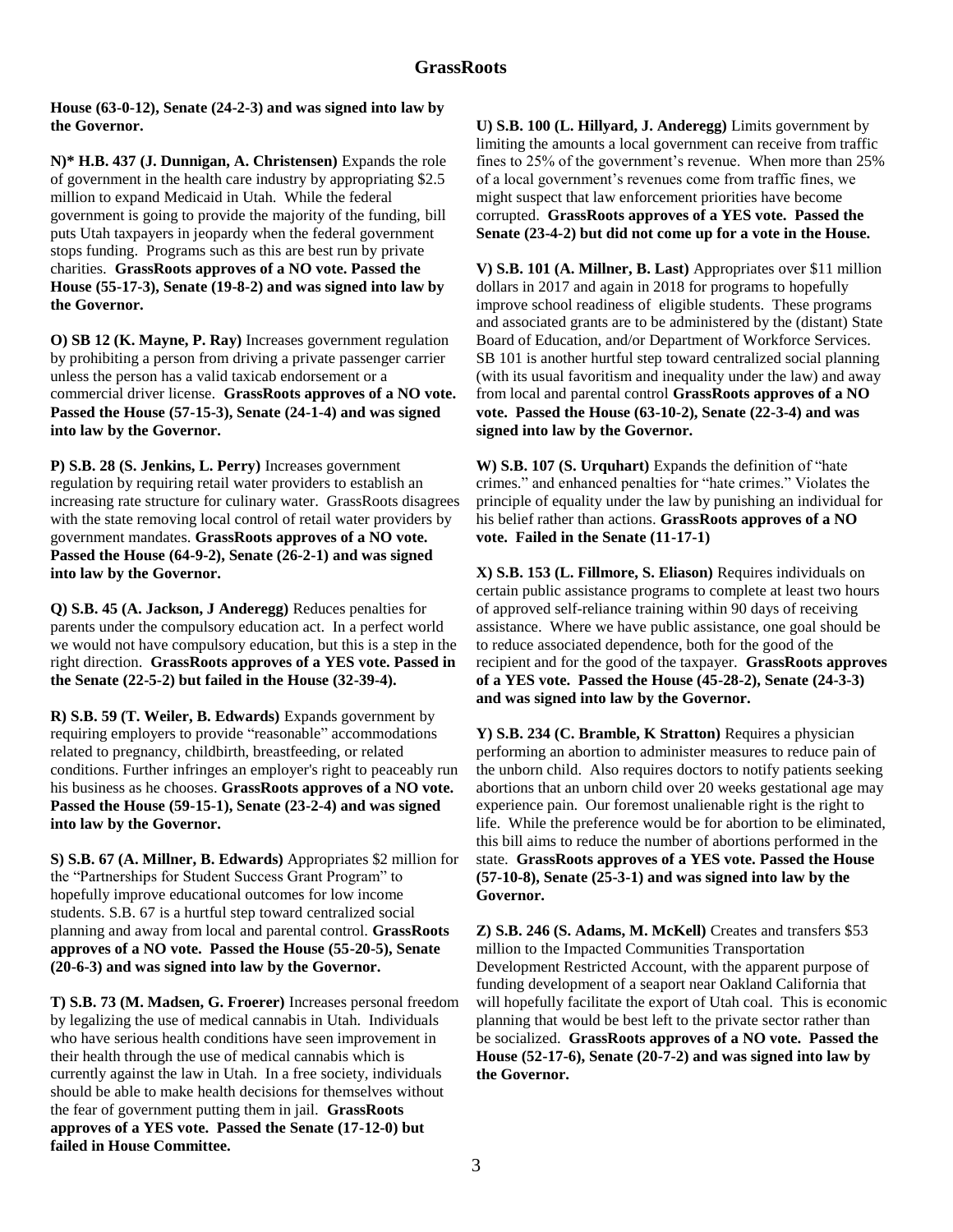| Utah State House of Representatives                                                                                                  |                |                                      |            |            |              |                   |              |           |              |                              |              |                   |                |              |              |                           |                           |                              |                           |                           |              |                    |                   |                   |                    |           |              |
|--------------------------------------------------------------------------------------------------------------------------------------|----------------|--------------------------------------|------------|------------|--------------|-------------------|--------------|-----------|--------------|------------------------------|--------------|-------------------|----------------|--------------|--------------|---------------------------|---------------------------|------------------------------|---------------------------|---------------------------|--------------|--------------------|-------------------|-------------------|--------------------|-----------|--------------|
| 2016 Voting Summary                                                                                                                  |                |                                      |            |            |              |                   |              |           |              |                              |              |                   |                |              |              |                           |                           |                              |                           |                           |              |                    |                   |                   |                    |           |              |
| Y or y="yes", N or n="no"; a=absent or not voting; Y or N=good vote; y or n=bad vote; Y or y (bold) = chief sponsor or floor sponsor |                |                                      |            |            |              |                   |              |           |              |                              |              |                   |                |              |              |                           |                           |                              |                           |                           |              |                    |                   |                   |                    |           |              |
|                                                                                                                                      |                |                                      |            |            | A            | в                 | C            | D         | E            | F                            | G            | Η                 |                | J            | Κ            | L                         | Μ                         | N                            | о                         | P                         | Q            | R                  | S                 | ۷                 | χ                  | Y         | Z            |
|                                                                                                                                      |                |                                      |            |            | HB           | <b>HB</b>         | HB           | <b>HB</b> | <b>HB</b>    | <b>HB</b>                    | <b>HB</b>    | HB                | HB             | HB           | HB           | <b>HB</b>                 | <b>HB</b>                 | <b>HB</b>                    | <b>SB</b>                 | <b>SB</b>                 | <b>SB</b>    | <b>SB</b>          | <b>SB</b>         | <b>SB</b>         | <b>SB</b>          | <b>SB</b> | <b>SB</b>    |
|                                                                                                                                      |                |                                      |            |            | 22<br>Y      | 41<br>N           | 56<br>N      | 67<br>Y   | 69<br>Y      | 120<br>N                     | 160<br>N     | 221<br>N          | 228<br>Y       | 364<br>N     | 377<br>Y     | 431<br>N                  | 436                       | 437<br>N                     | 12<br>N                   | 28<br>N                   | 45<br>Y      | 59<br>N            | 67<br>N           | 101<br>N          | 153<br>Y           | Y         | 234 246<br>N |
|                                                                                                                                      |                | <b>GrassRoots Recommended Votes:</b> | 2016       | Lifetime   |              |                   |              |           |              |                              |              |                   |                |              |              |                           | N                         |                              |                           |                           |              |                    |                   |                   |                    |           |              |
| <b>Rep-Party</b>                                                                                                                     | Dist           | County(ies)                          | Score      | Score      |              |                   |              |           |              |                              |              |                   |                |              |              |                           |                           |                              |                           |                           |              |                    |                   |                   |                    |           |              |
| Jacob Anderegg-R                                                                                                                     | 6              | Utah                                 | 55%        | 70%        |              | N                 | V            |           | a            | a                            | $\mathsf{V}$ | N                 | a              | N            |              | V                         | V                         | v                            | V                         | N                         | Y            | V                  | V                 | N                 |                    |           | $\mathsf{V}$ |
| Johnny Anderson-R                                                                                                                    | 34             | Salt Lake                            | 32%        | 55%        | Y            | Ν                 | v            | a         | Y            | $\mathsf{v}$                 | $\mathsf{V}$ | $\mathsf{V}$      |                | $\mathsf{V}$ | Υ            | a                         | $\mathsf{V}$              | $\mathsf{V}$                 | $\mathsf{V}$              | v                         | Υ            | $\mathsf{V}$       | y                 | V                 | n                  | a         | $\mathsf{a}$ |
| Patrice Arent-D                                                                                                                      | 36             | Salt Lake                            | 13%        | 18%        | Ÿ            | $\mathsf{V}$      | $\mathsf{V}$ | n         | n            | $\mathsf{v}$                 | $\mathsf{v}$ | $\mathsf{V}$      | n              | $\mathsf{V}$ | n            | $\mathsf{v}$              | $\mathsf{v}$              | N                            | V                         | $\mathsf{v}$              | n            | $\mathsf{V}$       | $\mathsf{V}$      | V                 | $\mathsf{n}$       | n         | Ν            |
| Stewart Barlow-R                                                                                                                     | 17             | Davis                                | 57%        | 51%        | Υ            | V                 | $\mathsf{v}$ |           | Y            | V                            | $\mathsf{V}$ | N                 | a              | y            |              | a                         | v                         | v                            | N                         | N                         | n            | N.                 | N                 | N                 |                    |           | y            |
| Joel Briscoe-D                                                                                                                       | 25             | Salt Lake                            | 18%        | 17%        | Y            | $\mathsf{V}$      | v            | n         | n            | v                            | $\mathsf{v}$ | $\mathsf{V}$      | a              | N            | n.           | V                         |                           | N                            | $\mathsf{V}$              | $\mathsf{v}$              | n            | v                  | $\mathsf{V}$      | V                 | $\mathsf{n}$       | n         | N            |
| Mel Brown-R                                                                                                                          | 53             |                                      | 40%        | 50%        | n            | N                 | a            |           | $\mathsf{n}$ | v                            | a            | N                 |                | $\mathsf{V}$ |              | v                         | v                         | $\mathsf{v}$                 | $\mathsf{V}$              | $\mathsf{v}$              | n            | a                  | N                 | N                 | n                  |           | $\mathsf{V}$ |
| R Chavez-Houck-D                                                                                                                     | 24             | Salt Lake                            | 18%        | 19%        | Y            | $\mathsf{v}$      | v            | n         | $\mathsf{n}$ | V                            | $\mathsf{v}$ | $\mathsf{V}$      | n              | N            | n            | $\mathsf{V}$              | a                         | N                            | $\mathsf{v}$              | $\mathsf{v}$              | n            | $\mathsf{V}$       | $\mathsf{v}$      | $\mathsf{V}$      | n                  | n         | N            |
| Scott Chew-R                                                                                                                         | 55             | Uintah/Dusch                         | 36%        | 45%        | Y            | N                 | V            |           |              | v                            | $\mathsf{v}$ | N                 | $\mathsf{n}$   | $\mathsf{V}$ | n            | $\mathsf{V}$              | v                         | $\mathsf{v}$                 | $\mathsf{V}$              | v                         |              | $\mathsf{v}$       | N                 | $\mathsf{V}$      | n                  |           | a            |
| LaVar Christensen-R                                                                                                                  | 32             | Salt Lake                            | 39%        | 58%        | Y            | N                 | V            |           |              | $\mathsf{V}$                 | $\mathsf{v}$ | N                 | n              | $\mathsf{V}$ | Υ            | V                         | V                         | $\mathsf{v}$                 | $\mathsf{v}$              | $\mathsf{v}$              |              | y                  | $\mathsf{V}$      | V                 |                    |           | $\mathsf{v}$ |
| Kay Christofferson-R                                                                                                                 | 56             | Utah                                 | 52%        | 60%        | Y            | N                 | $\mathsf{V}$ |           |              | $\mathsf{v}$                 | $\mathsf{V}$ | N                 | n              | $\mathsf{V}$ |              | N                         | $\mathbf{V}$              | $\mathsf{v}$                 | V                         | N                         | Y            | $\mathsf{V}$       | V                 | N                 |                    |           | $\mathsf{V}$ |
| <b>Kim Coleman-R</b>                                                                                                                 | 42             | Salt Lake                            | 77%        | 71%        | Ÿ            | N                 | $\mathsf{V}$ |           |              | $\mathsf{V}$                 | N            | N                 |                | N            |              | N                         | a                         | V                            | N                         | N                         | Y            | N.                 | N                 | y                 |                    | Υ         | y            |
| Fred Cox-R                                                                                                                           | 30             | Salt Lake                            | 57%        | 69%        | Y            | N                 | $\mathsf{V}$ |           | v            | $\mathsf{v}$                 | N            | N                 | v              | N            |              | $\mathsf{v}$              |                           | v                            | $\mathsf{V}$              | $\mathsf{v}$              | Y            | N                  | $\mathsf{V}$      | N                 | n                  |           | $\mathsf{V}$ |
| Rich Cunningham-R                                                                                                                    | 50             | Salt Lake                            | 39%        | 48%        | Y            | N                 | y            |           | n            | y                            | N            | N                 | Υ              | $\mathsf{V}$ | Ÿ            | N                         | V                         | v                            | y                         | v                         | n            | V                  | v                 | y                 | n                  |           | y            |
| <b>Bruce Cutler-R</b>                                                                                                                | 44             | Salt Lake                            | 26%        | 27%        | Y            | N                 | $\mathsf{V}$ |           | $\mathsf{n}$ | $\mathsf{v}$                 | $\mathsf{v}$ | $\mathsf{V}$      |                | $\mathsf{V}$ | n            | $\mathsf{V}$              | $\mathsf{v}$              | $\mathsf{v}$                 | N                         | $\mathsf{V}$              | n            | $\mathsf{v}$       | $\mathsf{V}$      | $\mathsf{v}$      | $\mathsf{n}$       |           | $\mathsf{V}$ |
| <b>Brad Daw-R</b>                                                                                                                    | 60             | Utah                                 | 45%        | 69%        | n            | N                 | V            |           |              | v                            | $\mathsf{V}$ | N                 | n              | $\mathsf{V}$ |              | v                         | V                         | V                            | $\mathsf{v}$              | a                         |              | N                  | $\mathsf{V}$      | $\mathsf{V}$      |                    | ٧         | N            |
| <b>Brad Dee-R</b>                                                                                                                    | 11             | Weber/Davis                          | 14%        | 49%        | n            | v                 | $\mathsf{V}$ |           | a            | $\mathsf{v}$                 | $\mathsf{v}$ | $\mathsf{V}$      | n              | $\mathsf{v}$ | a            | $\mathsf{V}$              | $\mathsf{v}$              | $\mathsf{v}$                 | $\mathsf{v}$              | $\mathsf{v}$              | n            | $\mathsf{v}$       | $\mathsf{v}$      | $\mathsf{V}$      |                    |           | $\mathsf{V}$ |
| Sophia DiCaro-R                                                                                                                      | 31             | Salt Lake                            | 18%        | 39%        | n            | V                 | V            |           | $\mathsf{n}$ | V                            | V            | V                 |                | $\mathsf{v}$ | n            | V                         | V                         | v                            | $\mathsf{V}$              | v                         |              | $\mathsf{V}$       | V                 | V                 | a                  |           | y            |
| Jack Draxler-R                                                                                                                       | 3              | Cache                                | 23%        | 41%        | Y            | $\mathsf{V}$      | V            | n         | $\mathsf{n}$ | $\mathsf{v}$                 | $\mathsf{v}$ | $\mathsf{V}$      |                | $\mathsf{v}$ |              | $\mathsf{v}$              | a                         | $\mathsf{v}$                 | $\mathsf{v}$              | $\mathsf{v}$              | n            | $\mathsf{v}$       | $\mathsf{v}$      | $\mathsf{V}$      |                    |           | $\mathsf{V}$ |
| Susan Duckworth-D                                                                                                                    | 22             | Salt Lake                            | 23%        | 31%        | Ÿ            | V                 | V            |           | $\mathsf{n}$ | V                            | $\mathsf{v}$ | $\mathsf{V}$      |                | N            | n            | V                         | $\mathsf{V}$              | ${\sf N}$                    | V                         | v                         | a            | $\mathsf{v}$       | $\mathsf{v}$      | V                 | n                  | n         | y            |
| James Dunnigan-R                                                                                                                     | 39             | Salt Lake                            | 27%        | 52%        | Y            | $\mathsf{V}$      | $\mathsf{v}$ |           | $\mathsf{n}$ | v                            | $\mathsf{V}$ | $\mathsf{V}$      |                | $\mathsf{v}$ |              | v                         | v                         | v                            | $\mathsf{V}$              | $\mathsf{v}$              | n            | $\mathsf{v}$       | $\mathsf{V}$      | a                 |                    |           | $\mathsf{V}$ |
| <b>Becky Edwards-R</b>                                                                                                               | 20             | Davis                                | 17%        | 35%        | Y            | V                 | v            | n         | n            | V                            | $\mathsf{v}$ | $\mathsf{V}$      |                | $\mathsf{V}$ | n            | V                         | $\mathsf{V}$              | $\mathsf{V}$                 | $\mathsf{V}$              | $\mathsf{v}$              | n            | v                  | v                 | $\mathsf{V}$      | $\mathsf{n}$       |           | N            |
| Steve Eliason-R                                                                                                                      | 45             | Salt Lake                            | 29%        | 44%        | Y            | $\mathbf v$       | $\mathsf{v}$ |           | $\mathsf{n}$ | v                            | $\mathsf{V}$ | N                 | n              | $\mathsf{V}$ |              | v                         | v                         | $\mathsf{v}$                 | a                         | $\mathsf{v}$              | n            | $\mathsf{v}$       | v                 | v                 | Y                  | Y         | a            |
| Justin Fawson-R                                                                                                                      | $\overline{7}$ | Weber                                | 40%        | 59%        | n            | N                 | $\mathsf{V}$ |           | Y            | $\mathsf{v}$                 | $\mathsf{V}$ | N                 | $\mathsf{n}$   | $\mathsf{V}$ | Ÿ            | V                         | a                         | $\mathsf{v}$                 | N                         | $\mathsf{v}$              |              | $\mathsf{v}$       | $\mathsf{V}$      | $\mathsf{V}$      |                    | a         | $\mathsf{a}$ |
| Gage Froerer-R                                                                                                                       | 8              | Weber                                | 32%        | 51%        | Y            | $\mathsf{v}$      | v            |           | $\mathsf{n}$ | v                            | $\mathsf{V}$ | N                 |                | $\mathsf{V}$ | Y            | $\mathsf{V}$              | a                         | $\mathsf{v}$                 | $\mathsf{v}$              | $\mathsf{v}$              | n            | v                  | V                 | V                 |                    |           | $\mathsf{V}$ |
| Francis Gibson-R                                                                                                                     | 65             | Utah                                 | 62%        | 70%        | Y            | $\mathsf{V}$      | $\mathsf{V}$ | v         |              | $\mathsf{v}$                 | N            | N                 | Y              | N            | a            | $\mathsf{V}$              | v                         | $\mathsf{v}$                 | N                         | $\mathsf{a}$              | n            | N                  | N                 | $\mathsf{V}$      |                    |           | N            |
| <b>Brian Greene-R</b>                                                                                                                | 57             | Utah                                 | 81%        | 86%        | Ÿ            | N                 | a            |           |              | a                            | $\mathsf{V}$ | Ν                 | Υ              | N            |              | N                         | $\mathsf{V}$              | N                            | N                         | $\mathsf{v}$              |              | N                  | N                 | N                 | ٧                  | Ÿ         | y            |
| Keith Grover-R                                                                                                                       | 61             | Utah                                 | 45%        | 70%        | Y            | $\mathsf{v}$      | $\mathsf{v}$ |           |              | $\mathsf{v}$                 | $\mathbf{V}$ | N                 | n              | $\mathsf{v}$ |              | N                         | $\mathsf{v}$              | $\mathsf{v}$                 | $\mathsf{v}$              | $\mathsf{v}$              | Y            | N                  | N                 | $\mathsf{v}$      |                    | a         | $\mathsf{V}$ |
| Craig Hall-R                                                                                                                         | 33             | Salt Lake                            | 32%        | 34%        | Υ            | $\mathsf{V}$      | $\mathsf{v}$ |           | $\mathsf{n}$ | V                            | $\mathbf v$  | v                 | a              | V            |              | $\mathsf{V}$              | $\mathsf{v}$              | V                            | V                         | $\mathsf{v}$              |              | V                  | $\mathsf{V}$      | $\mathsf{V}$      |                    |           | N            |
| Stephen Handy-R                                                                                                                      | 16             | Davis                                | 18%        | 35%        | Y            | V                 | v            |           | $\mathsf{n}$ | $\mathsf{v}$                 | $\mathsf{V}$ | $\mathsf{V}$      | a              | $\mathsf{v}$ |              | V                         | v                         | $\mathsf{v}$                 | $\mathsf{v}$              | $\mathsf{v}$              | n            | $\mathsf{v}$       | $\mathsf{V}$      | $\mathsf{v}$      | n                  |           | $\mathsf{V}$ |
| Timothy Hawkes-R                                                                                                                     | 18             | Davis                                | 48%        | 52%        | Y            | N                 | a            |           |              | v                            | $\mathsf{V}$ | N                 | Υ              | y            | Υ            | v                         | V                         | V                            | N                         | $\mathsf{v}$              |              | V                  | V                 | y                 |                    | a         | y            |
| Lynn Hemingway-D                                                                                                                     | 40             | Salt Lake                            | 22%        | 22%        | Y            | v                 | v            | n         | n            | v                            | $\mathsf{V}$ | $\mathsf{V}$      |                | N            | n            | v                         | $\mathsf{v}$              | N                            | $\mathsf{V}$              | $\mathsf{v}$              | n            | $\mathsf{v}$       | $\mathsf{v}$      | $\mathsf{v}$      | n                  | n         | N            |
| Sandra Hollins-D<br><b>Gregory Hughes-R</b>                                                                                          | 23             | Salt Lake                            | 23%        | 23%        | Y<br>Y       | V<br>N            | $\mathsf{V}$ |           | $\mathsf{n}$ | v                            | $\mathsf{v}$ | $\mathsf{V}$<br>N | Y              | N            | n            | V                         | $\mathsf{V}$              | N                            | $\mathsf{v}$              | $\mathsf{v}$              | n            | $\mathsf{V}$       | $\mathsf{V}$      | $\mathsf{V}$      | n                  | n         | N            |
| Eric Hutchings-R                                                                                                                     | 51<br>38       | Salt Lake<br>Salt Lake               | 35%<br>38% | 66%        |              |                   | $\mathsf{V}$ | a         | n            | $\mathsf{V}$                 | $\mathsf{V}$ | N                 |                | $\mathsf{v}$ | a            | $\mathsf{V}$              | a                         | $\mathsf{v}$                 | $\mathsf{V}$              | $\mathsf{V}$<br>${\sf N}$ |              | $\mathsf{v}$       | $\mathsf{V}$      | $\mathsf{v}$      |                    |           | $\mathsf{v}$ |
| Don Ipson-R                                                                                                                          | 75             |                                      | 26%        | 55%        | n            | N                 | y            |           |              | y                            | y<br>N       |                   | Υ              | y            | a            | y<br>$\mathbf{v}$         | y                         | y                            | y                         |                           |              | y                  | y                 | y                 | a                  |           | y            |
| Ken Ivory-R                                                                                                                          | 47             | Washington<br>Salt Lake              | 75%        | 46%<br>75% | $\sf n$<br>Y | $\mathsf{V}$<br>N | ٧<br>y       |           | $\mathsf{n}$ | $\mathsf{V}$<br>$\mathsf{v}$ |              | $\mathsf{V}$<br>N | Y              | $\mathsf{V}$ | $\mathsf{a}$ | N                         | $\mathsf{v}$<br>a         | $\mathsf{v}$<br>$\mathsf{a}$ | $\mathsf{V}$<br>N         | $\mathsf{v}$<br>N.        | $\mathsf{n}$ | $\mathsf{V}$<br>N. | $\mathsf{V}$<br>N | $\mathsf{V}$<br>N |                    |           | $\mathsf{V}$ |
|                                                                                                                                      |                |                                      |            |            | HB           | HB                | HB           | $H\!B$    | <b>HB</b>    | $\overline{B}$               | V<br>$H\!B$  | HB                | $\overline{H}$ | y<br>HB      | HB           | HB                        | HB                        | $H\!B$                       | SB                        | SB                        | SB           | SB                 | SB SB             |                   | SB                 | SB SB     | y            |
|                                                                                                                                      |                | Good Vote                            |            |            | 22           | 41                | 56           | 67        |              | 69 120 160 221               |              |                   | 228 364        |              | 377          | 431                       | 436                       | 437                          | $12\,$                    | ${\bf 28}$                | $\bf 45$     | 59                 |                   |                   | 67 101 153 234 246 |           |              |
|                                                                                                                                      | <b>Top 10%</b> |                                      |            |            | Y            | N                 | N            | Y         | Y            | $\boldsymbol{\mathsf{N}}$    | N            | N                 | Y              | N            | Υ            | $\boldsymbol{\mathsf{N}}$ | $\boldsymbol{\mathsf{N}}$ | $\boldsymbol{\mathsf{N}}$    | $\boldsymbol{\mathsf{N}}$ | $\boldsymbol{\mathsf{N}}$ | Y            | $\mathsf N$        | N                 | ${\sf N}$         | Y                  |           | $Y$ N        |
|                                                                                                                                      |                | Bottom 10%                           |            |            |              |                   |              |           |              |                              |              |                   |                |              |              |                           |                           |                              |                           |                           |              |                    |                   |                   |                    |           |              |
| *House District 53 includes Dagget, Duschene, Morgan, Rich, Summit Counties                                                          |                |                                      |            |            |              |                   |              |           |              |                              |              |                   |                |              |              |                           |                           |                              |                           |                           |              |                    |                   |                   |                    |           |              |
|                                                                                                                                      |                |                                      |            |            |              |                   |              |           |              |                              |              |                   |                |              |              |                           |                           |                              |                           |                           |              |                    |                   |                   |                    |           |              |
|                                                                                                                                      |                |                                      |            |            |              |                   |              |           |              |                              |              |                   |                |              |              |                           |                           |                              |                           |                           |              |                    |                   |                   |                    |           |              |
|                                                                                                                                      |                |                                      |            |            |              |                   |              |           |              |                              |              |                   |                |              |              |                           |                           |                              |                           |                           |              |                    |                   |                   |                    |           |              |

# **Help Spread the Message of Limited Government:**

**Donate to Grassroots 1641 N 600 W West Bountiful, UT 84087**

**GrassRoots is an all-volunteer organization. All donations go to helping promote the principles of GrassRoots.**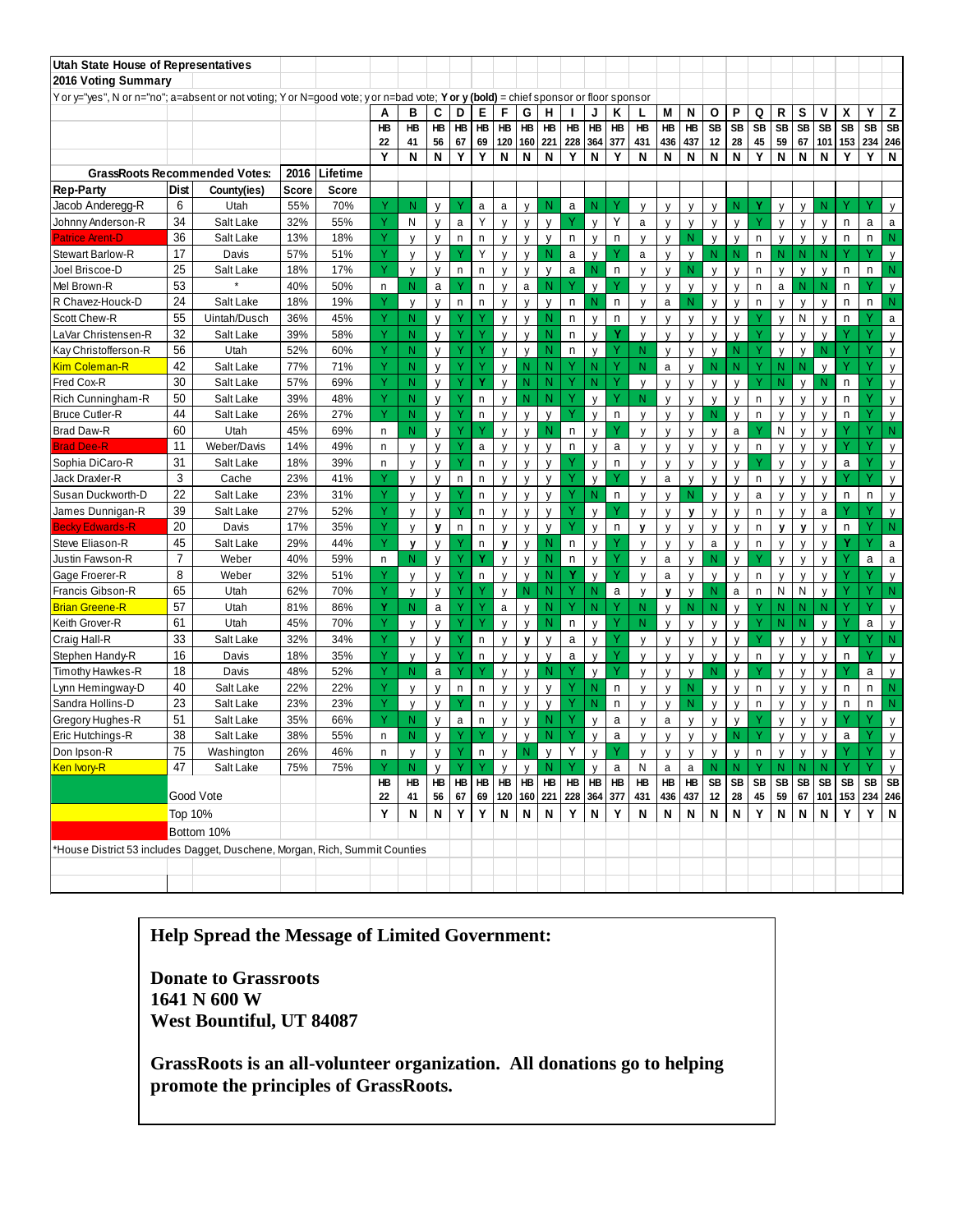| Utah State House of Representatives                                                                                                       |                |                     |            |                |         |                   |              |              |              |                   |              |              |              |                   |         |                   |                   |                   |                   |                              |                |                   |                   |                   |              |           |                   |
|-------------------------------------------------------------------------------------------------------------------------------------------|----------------|---------------------|------------|----------------|---------|-------------------|--------------|--------------|--------------|-------------------|--------------|--------------|--------------|-------------------|---------|-------------------|-------------------|-------------------|-------------------|------------------------------|----------------|-------------------|-------------------|-------------------|--------------|-----------|-------------------|
| 2016 Voting Summary                                                                                                                       |                |                     |            |                |         |                   |              |              |              |                   |              |              |              |                   |         |                   |                   |                   |                   |                              |                |                   |                   |                   |              |           |                   |
| Yor y="yes", N or n="no"; a=absent or not voting; Y or N=good vote; y or n=bad vote; Y or y (bold) = chief sponsor or floor sponsor       |                |                     |            |                |         |                   |              |              |              |                   |              |              |              |                   |         |                   |                   |                   |                   |                              |                |                   |                   |                   |              |           |                   |
|                                                                                                                                           |                |                     |            |                | Α       | в                 | C            | D            | Е            | F                 | G            | н            |              | J                 | Κ       | L                 | М                 | N                 | Ο                 | P                            | Q              | R                 | s                 | ٧                 | X            | Y         | Z                 |
|                                                                                                                                           |                |                     |            |                | HB      | НB                | HB           | HB           | HB           | HB                | HB           | HB           | HB           | HB                | HB      | HB                | HB                | HB                | <b>SB</b>         | <b>SB</b>                    | SB             | <b>SB</b>         | <b>SB</b>         | SB                | SB           | <b>SB</b> | <b>SB</b>         |
|                                                                                                                                           |                |                     |            |                | 22      | 41                | 56           | 67           | 69           | 120               | 160          | 221          | 228          | 364               | 377     | 431               | 436               | 437               | 12                | 28                           | 45             | 59                | 67                | 101               | 153          | 234       | 246               |
| <b>GrassRoots Recommended Votes:</b>                                                                                                      |                |                     |            |                | Y       | N                 | N            | Υ            | Y            | N                 | N            | N            | Υ            | N                 | Y       | N                 | N                 | N                 | N                 | N                            | Y              | N                 | Ν                 | N                 | Υ            | Υ         | N                 |
|                                                                                                                                           |                |                     | 2016       | Lifetime       |         |                   |              |              |              |                   |              |              |              |                   |         |                   |                   |                   |                   |                              |                |                   |                   |                   |              |           |                   |
| <b>Rep-Party</b>                                                                                                                          | Dist           | County(ies)         | Score      | Score          |         |                   |              |              |              |                   |              |              |              |                   |         |                   |                   |                   |                   |                              |                |                   |                   |                   |              |           |                   |
| Michael Kennedy-R                                                                                                                         | 27<br>69       | Utah                | 57%        | 68%            | Υ       | N                 | v            | v            |              | $\mathsf{V}$      | $\mathsf{V}$ | Ν            | n            | V                 | Υ       | V                 | $\mathsf{v}$      | y                 | N                 | V                            | Υ              | $\mathsf{v}$      | N                 | N                 | Y            | ◆         | N                 |
| <b>Brad King-D</b><br>Brian King-D                                                                                                        | 28             | SL/Summit           | 9%<br>26%  | 24%<br>22%     | n<br>Y  | V                 | v<br>v       | Υ            | n<br>n       | y                 | y<br>y       | V<br>y       | n            | y<br>N            | n<br>n  | V                 | V<br>V            | N<br>N            | $\mathsf{V}$<br>V | $\mathsf{V}$<br>V            | n<br>n         | V                 | y                 | $\mathsf{V}$<br>y | n<br>n       | a<br>n    | $\mathsf{V}$<br>N |
| <b>John Knotwell-R</b>                                                                                                                    | 52             | Salt Lake           | 68%        | 76%            | Y       | y<br>N            | v            | Y            | γ            | y<br>V            | y            | N            |              | N                 | Y       | y<br>N            | $\mathsf{V}$      | N                 | $\mathsf{V}$      | $\mathsf{V}$                 | Υ              | y<br>N            | y<br>N            | a                 |              | Υ         | $\mathsf{V}$      |
| <b>Bradley Last-R</b>                                                                                                                     | 71             | Iron/Washington     | 27%        | 53%            | n       | y                 | a            |              | n            | y                 | Ν            | y            |              | y                 |         | y                 | y                 | y                 | y                 | y                            | n              | y                 | y                 | y                 |              |           | y                 |
| David Lifferth-R                                                                                                                          | $\overline{2}$ | Utah                | 65%        | 64%            | Y       | N                 | v            |              |              | $\mathsf{v}$      | $\mathsf{V}$ | Ν            |              | N                 | Y       | N                 | v                 | $\mathsf{V}$      | N                 | $\mathsf{V}$                 | ٧              | N                 | N                 | V                 |              | Y         | $\mathsf{V}$      |
| <b>Daniel McCay-R</b>                                                                                                                     | 41             | Salt Lake           | 68%        | 78%            | Ÿ       | N                 | $\mathsf{v}$ | Υ            | n            | y                 | N            | N            | Ÿ            | N                 | Υ       | N                 | $\mathsf{V}$      | N                 | N                 | $\mathsf{V}$                 | a              | N                 | ${\sf N}$         | y                 | Y            | Ÿ         | $\mathsf{V}$      |
| Kay Mclff-R                                                                                                                               | 70             |                     | 26%        | 38%            | Ÿ       | $\mathsf{V}$      | v            | Υ            | n            | V                 | N            | V            | Ÿ            | V                 | Ÿ       | $\mathsf{V}$      | $\mathsf{V}$      | $\mathsf{V}$      | v                 | $\mathsf{V}$                 | n              | $\mathsf{v}$      | y                 | $\mathsf{V}$      | n            | Υ         | $\mathsf{V}$      |
| Mike McKell-R                                                                                                                             | 66             | Utah                | 52%        | 59%            | Ÿ       | V                 | V            |              | n            | $\mathsf{V}$      | N            | N            |              | N                 | Υ       | N                 | $\mathsf{V}$      | $\mathsf{y}$      | V                 | V                            | Υ              | v                 | N                 | y                 |              | Υ         | y                 |
| Carol Moss-D                                                                                                                              | 37             | Salt Lake           | 23%        | 16%            | Y       | $\mathsf{V}$      | V            | n            | n            | V                 | $\mathsf{V}$ | v            | Υ            | N                 | n       | $\mathsf{V}$      | a                 | N                 | $\mathsf{V}$      | $\mathsf{V}$                 | n              | V                 | y                 | V                 | n            | n         | N                 |
| <b>Merrill Nelson-R</b>                                                                                                                   | 68             | $\star$             | 13%        | 29%            | Ÿ       | $\mathsf{V}$      | $\mathsf{V}$ | n            | n            | $\mathsf{V}$      | $\mathsf{V}$ | $\mathsf{V}$ | n            | $\mathsf{V}$      |         | $\mathsf{V}$      | $\mathsf{v}$      | $\mathsf{v}$      | v                 | $\mathsf{v}$                 | $\overline{D}$ | V                 | $\mathsf{V}$      | $\mathsf{V}$      | $\mathsf{n}$ |           | $\mathsf{v}$      |
| Michael Noel-R                                                                                                                            | 73             | $\star$             | 27%        | 60%            | n       | y                 | V            |              |              | y                 | N            | y            |              | y                 | a       | y                 | V                 | y                 | V                 | y                            | n              | y                 | y                 | y                 |              | Ÿ         | y                 |
| Curtis Oda-R                                                                                                                              | 14             | Davis               | 59%        | 76%            | Y       | N                 | $\mathsf{v}$ | ٧            | Y            | $\mathsf{v}$      | y            | N            | a            | $\mathsf{V}$      | Υ       | N                 | $\mathsf{V}$      | Ν                 | $\mathsf{V}$      | Ν                            | v              | N                 | $\mathsf{V}$      | $\mathsf{V}$      | Υ            | Ÿ         | $\mathsf{v}$      |
| Derrin Owens-R                                                                                                                            | 58             | Juab/Sanpete        | 32%        | 32%            | n       | V                 | v            | ٧            |              | y                 | y            | N            |              | $\mathsf{V}$      | a       | V                 | $\mathsf{V}$      | v                 | V                 | V                            | n              | V                 | N                 | V                 | Y            | Y         | $\mathsf{V}$      |
| Lee Perry-R                                                                                                                               | 29             | Box Elder/Weber     | 17%        | 41%            | n       | V                 | v            |              |              | $\mathsf{V}$      | y            | V            |              | $\mathsf{V}$      | n       | $\mathsf{V}$      | $\mathsf{V}$      | $\mathsf{V}$      | v                 | $\mathbf{v}$                 | n              | $\mathsf{v}$      | y                 | V                 | n            |           | $\mathsf{V}$      |
| Jeremy Peterson-R                                                                                                                         | 9              | Weber               | 26%        | 58%            | n       | V                 | V            |              |              | $\mathsf{V}$      | $\mathsf{V}$ | N            |              | $\mathsf{V}$      | n       | $\mathsf{V}$      | v                 | V                 | V                 | V                            | n              | $\mathsf{v}$      | y                 | $\mathsf{V}$      |              | v         | $\mathsf{V}$      |
| Val Peterson-R                                                                                                                            | 59             | Utah                | 48%        | 68%            | Y       | N                 | V            | Υ            | n            | y                 | N            | N            | n            | y                 | Y       | N                 | V                 | y                 | V                 | $\mathsf{V}$                 | Υ              | y                 | N                 | y                 | Υ            | Υ         | y                 |
| Dixon Pitcher-R                                                                                                                           | 10             | Weber               | 30%        | 42%            | Ÿ       | $\mathbf{v}$      | $\mathsf{v}$ | Ÿ            | n            | $\mathsf{V}$      | a            | $\mathsf{V}$ | Υ            | $\mathsf{v}$      | Ÿ       | $\mathsf{v}$      | $\mathsf{V}$      | a                 | $\mathsf{a}$      | $\mathbf{v}$                 | n              | $\mathbf{v}$      | $\mathsf{v}$      | $\mathsf{v}$      | Y            | Ÿ         | $\mathsf{v}$      |
| <b>Marie Poulson-D</b>                                                                                                                    | 46             | Salt Lake           | 15%        | 26%            | Ÿ       | V                 | V            | n            | n            | y                 | $\mathsf{V}$ | $\mathsf{V}$ | a            | N                 | n       | V                 | $\mathsf{v}$      | a                 | V                 | $\mathsf{V}$                 | n              | V                 | y                 | V                 | n            | a         | N                 |
| <b>Kraig Powell-R</b>                                                                                                                     | 54             | Summit/Wasatch      | 10%        | 37%            | a       | V                 | $\mathsf{V}$ | n            | n            | $\mathsf{a}$      | $\mathsf{V}$ | $\mathsf{V}$ | n            | $\mathsf{V}$      | n       | V                 | $\mathsf{v}$      | $\mathsf{v}$      | V                 | $\mathsf{v}$                 | $\overline{p}$ | $\mathsf{v}$      | $\mathsf{V}$      | $\mathsf{V}$      | $\mathsf{n}$ | v         | N                 |
| Paul Ray-R                                                                                                                                | 13             | Davis               | 29%        | 48%            | n       | $\mathsf{V}$      | V            |              |              | $\mathsf{V}$      | V            | V            |              | V                 |         | v                 | $\mathsf{V}$      | v                 | v                 | $\mathsf{V}$                 | Υ              | v                 | y                 | v                 |              | a         | a                 |
| <b>Edward Redd-R</b>                                                                                                                      | 4              | Cache               | 25%        | 42%            | a       | y                 | a            | n            | ٧            | $\mathsf{v}$      | $\mathsf{V}$ | $\mathsf{V}$ | n            | $\mathsf{y}$      | Y       | $\mathsf{y}$      | a                 | $\mathsf{V}$      | $\mathsf{V}$      | $\mathsf{V}$                 | Υ              | y                 | N                 | y                 | n            |           | $\mathsf{V}$      |
| <b>Marc Roberts-R</b>                                                                                                                     | 67<br>26       | Utah                | 78%        | 86%            | Ÿ<br>Ÿ  | N                 | V            |              |              | $\mathsf{V}$      | N            | N            |              | N                 | Υ       | N                 | V                 | N                 | N                 | V                            | Ÿ              | N                 | N                 | N                 |              | Ÿ         | $\mathsf{V}$      |
| Angela Romero-D                                                                                                                           | 21             | Salt Lake<br>Tooele | 29%<br>23% | 18%<br>38%     |         | V<br>$\mathsf{v}$ | a<br>v       | n            | n            | y<br>$\mathsf{V}$ | N            | y<br>N       | n            | N<br>$\mathsf{V}$ | n<br>Υ  | y<br>$\mathsf{V}$ | $\mathsf{V}$      | Ν<br>$\mathsf{V}$ | y<br>V            | $\mathsf{V}$<br>$\mathbf{v}$ | a<br>n         | V<br>$\mathsf{v}$ | у<br>$\mathsf{V}$ | y<br>$\mathsf{V}$ | n            | n<br>Y    | N<br>$\mathsf{V}$ |
| Douglas Sagers-R<br>Scott Sandall-R                                                                                                       | $\mathbf{1}$   | Box Elder/Cache     | 26%        | 40%            | n<br>Y  | $\mathsf{V}$      | V            | Υ            | n<br>Y       | y                 | y<br>y       | V            | n            | y                 | Υ       | y                 | a<br>$\mathsf{V}$ | V                 | N                 | $\mathsf{V}$                 | n              | V                 | y                 | y                 | n            |           | y                 |
| Dean Sanpei-R                                                                                                                             | 63             | Utah                | 36%        | 63%            | Ÿ       | V                 | v            | Y            | n            | y                 | y            | N            | Υ            | y                 | a       | V                 | V                 | V                 | V                 | $\mathsf{V}$                 | Ÿ              | V                 | y                 | y                 | Y            | Y         | N                 |
| Mike Schultz-R                                                                                                                            | 12             | Weber/Davis         | 41%        | 47%            | Y       | $\mathsf{V}$      | V            | $\mathsf{a}$ | γ            | $\mathsf{V}$      | N            | N            |              | $\mathsf{V}$      |         | $\mathsf{v}$      | $\mathsf{V}$      | v                 | v                 | $\mathsf{V}$                 | Ÿ              | $\mathsf{V}$      | V                 | $\mathsf{V}$      | Υ            | Y         | $\mathsf{V}$      |
| V Lowry Snow-R                                                                                                                            | 74             | Washington          | 30%        | 43%            | Ÿ       | $\mathsf{V}$      | $\mathsf{v}$ |              | n            | $\mathsf{V}$      | N            | $\mathsf{V}$ |              | $\mathsf{V}$      | Ÿ       | $\mathsf{V}$      | $\mathsf{V}$      | $\mathsf{V}$      | v                 | $\mathsf{v}$                 | n              | V                 | $\mathsf{V}$      | $\mathsf{V}$      |              | Y         | $\mathsf{v}$      |
| Robert Spendlove-R                                                                                                                        | 49             | Salt Lake           | 25%        | 39%            | Ÿ       | $\mathsf{V}$      | V            |              | n            | $\mathsf{V}$      | $\mathsf{V}$ | V            |              | $\mathsf{V}$      | Υ       | V                 | a                 | V                 | V                 | $\mathsf{V}$                 | n              | V                 | V                 | v                 |              | a         | $\mathsf a$       |
| Jon Stanard-R                                                                                                                             | 62             | Washington          | 57%        | 65%            | Ÿ       | a                 | v            | ٧            | Y            | y                 | Ν            | N            |              | y                 | a       | N                 | $\mathsf{V}$      | N                 | $\mathsf{V}$      | $\mathsf{V}$                 | Y              | N                 | y                 | y                 |              | Υ         | $\mathsf{v}$      |
| Kevin Stratton-R                                                                                                                          | 48             | Utah                | 55%        | 63%            | Ÿ       | N                 | V            | a            | n            | y                 | N            | N            | $\mathsf{n}$ | y                 | Υ       | y                 | y                 | y                 | N                 | N                            | Υ              | $\mathsf{v}$      | N                 | N                 |              | Y         | y                 |
| Earl Tanner-R                                                                                                                             | 43             | Salt Lake           | 26%        | 40%            | v       | $\mathsf{v}$      | $\mathbf{v}$ | $\vee$       | $\mathsf n$  | $\mathbf{v}$      | y            | y            | v            | $\mathbf{v}$      | $\vee$  | $\mathbf{v}$      | $\mathbf{v}$      | $\mathbf{v}$      | $\mathbf{v}$      | $\mathbf{v}$                 | n              | $\mathbf{v}$      | y                 | $\mathbf{v}$      |              | $\vee$    |                   |
| Norman Thurston-R                                                                                                                         | 64             | Utah                | 48%        | 61%            | Y       | N,                | V            | Y            |              | y                 | N            | N            | n            | y                 | n       | y                 | V                 | y                 | N                 | y                            | Ÿ              | N.                | N                 | y                 | n            |           | y                 |
| Raymond Ward-R                                                                                                                            | 19             | Davis               | 18%        | 30%            | Y       | y                 | v            |              | $\mathsf{n}$ | y                 | y            | V            |              | y                 | n       | V                 | a                 | $\mathsf{V}$      | $\mathsf{V}$      | $\mathsf{V}$                 | n              |                   | y                 | V                 | n            |           | $\mathsf{V}$      |
| Curt Webb-R                                                                                                                               | 5              | Cache               | 43%        | 49%            | n       | N                 | v            |              | n            | a                 |              | y            |              | y                 |         | a                 |                   |                   |                   | N                            | n              |                   | N                 | y                 |              |           |                   |
| <b>John Westwood-R</b>                                                                                                                    | 72             | Iron                | 17%        | 30%            | n       | V                 | v            |              | $\mathsf{n}$ |                   | N            | y            | n            | y                 | n       | V                 | $\mathsf{V}$      | y                 | $\mathsf{V}$      |                              | n              |                   |                   | V                 | Y            | Y         | y                 |
| Mark Wheatley-D                                                                                                                           | 35             | Salt Lake           | 29%        | 23%            | Y       | $\mathsf{V}$      | v            | Y            | $\mathsf n$  | $\mathsf{V}$      | a            | $\mathsf{v}$ |              | N                 | n       | $\mathsf{V}$      | $\mathsf{V}$      | $\mathsf{N}$      | $\mathsf{v}$      | $\mathsf{v}$                 | a              | $\mathsf{v}$      | y                 | y                 | n            | n         | N.                |
| Brad Wilson-R                                                                                                                             | 15             | Davis               | 35%        | 56%            | Y<br>HB | y<br>HB           | V            |              | a            | y                 | y            | N            |              | y                 | a       | y                 | y                 | y                 | a                 | y                            |                | y                 | у                 | y                 |              |           | y                 |
|                                                                                                                                           |                | $HB$ $HB$           | HB         | $\overline{H}$ | HB      | HB<br>160 221     | <b>HB</b>    | <b>THB</b>   | HB           | HB                | HB           | HB           |              | SB SB             | SB      | SB                |                   | SB SB             | SB                | SB SB                        |                |                   |                   |                   |              |           |                   |
|                                                                                                                                           | 56<br>N        | 67<br>Y             | 69<br>Y    | 120<br>N       | N       | N                 | 228 364<br>Y | $\mathbf N$  | 377<br>Y     | 431<br>N          | 436<br>N     | 437<br>N     | 12<br>N      | 28<br>N           | 45<br>Y | 59<br>N           | N                 | ${\bf N}$         | Y                 | 67 101 153 234 246<br>ΥI     | $\mathbf N$    |                   |                   |                   |              |           |                   |
|                                                                                                                                           | Top 10%        | Bottom 10%          |            |                | Y       | N                 |              |              |              |                   |              |              |              |                   |         |                   |                   |                   |                   |                              |                |                   |                   |                   |              |           |                   |
| House District 68 includes Beaver, Juab, Millard, Tooele, Utah Counties                                                                   |                |                     |            |                |         |                   |              |              |              |                   |              |              |              |                   |         |                   |                   |                   |                   |                              |                |                   |                   |                   |              |           |                   |
|                                                                                                                                           |                |                     |            |                |         |                   |              |              |              |                   |              |              |              |                   |         |                   |                   |                   |                   |                              |                |                   |                   |                   |              |           |                   |
| House District 69 includes Carbon, Dischesne, Emery, Grand Counties<br>'House District 70 includes Emery, Grand, Sanpete, Sevier Counties |                |                     |            |                |         |                   |              |              |              |                   |              |              |              |                   |         |                   |                   |                   |                   |                              |                |                   |                   |                   |              |           |                   |
| *House District 73 includes Beaver, Garfield, Kane, Piute, San Juan, Sevier, Wayne Counties                                               |                |                     |            |                |         |                   |              |              |              |                   |              |              |              |                   |         |                   |                   |                   |                   |                              |                |                   |                   |                   |              |           |                   |
| Y or y="yes", N or n="no"; a=absent or not voting; Y or N=good vote; y or n=bad vote                                                      |                |                     |            |                |         |                   |              |              |              |                   |              |              |              |                   |         |                   |                   |                   |                   |                              |                |                   |                   |                   |              |           |                   |

..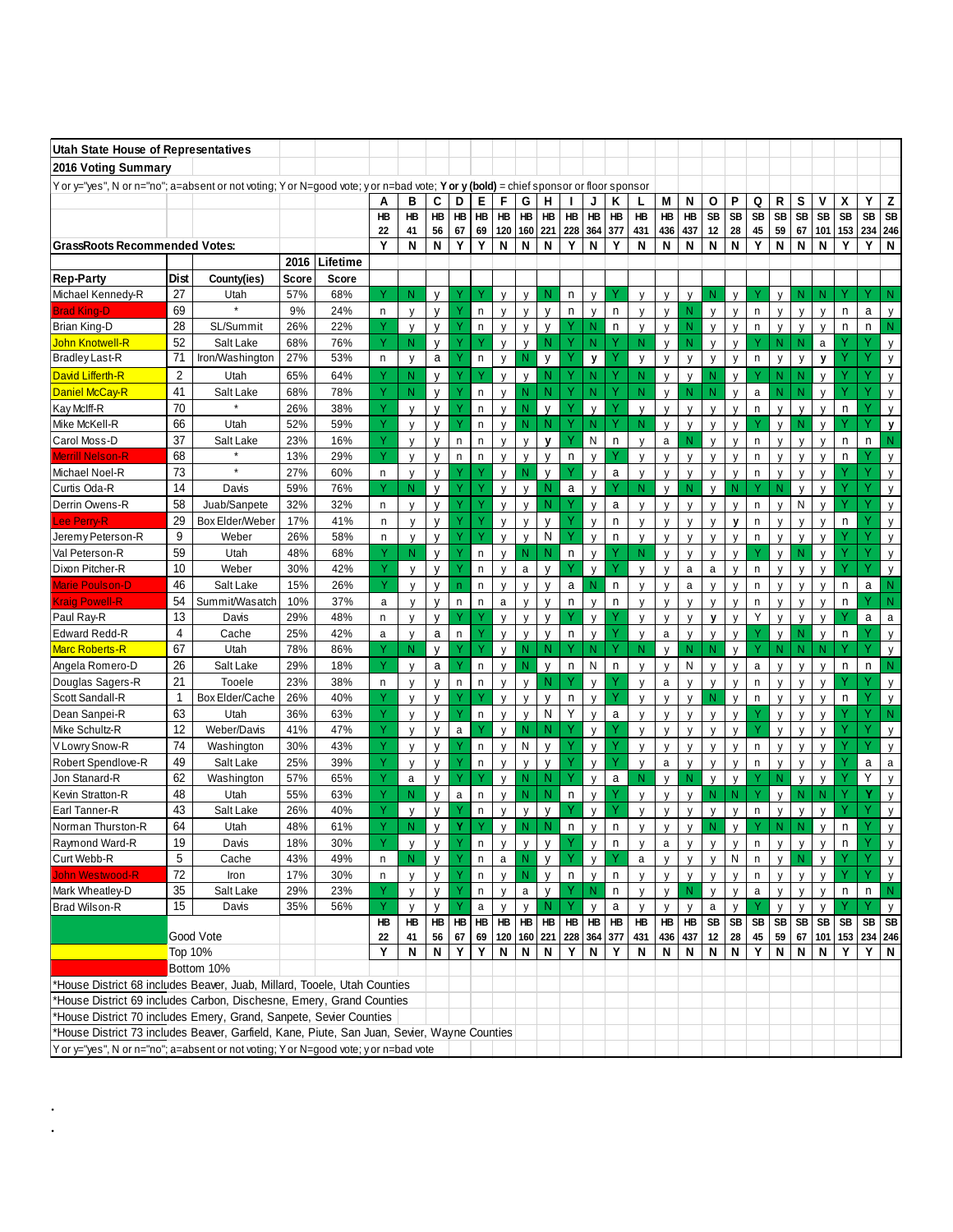# **GrassRoots**

|                                                                                                                                                                                |                    |                   |       |               |              |              |              |              |              | UL ASSINUULS |    |                                                                                                            |              |              |              |              |             |              |              |             |   |                                    |              |              |              |               |
|--------------------------------------------------------------------------------------------------------------------------------------------------------------------------------|--------------------|-------------------|-------|---------------|--------------|--------------|--------------|--------------|--------------|--------------|----|------------------------------------------------------------------------------------------------------------|--------------|--------------|--------------|--------------|-------------|--------------|--------------|-------------|---|------------------------------------|--------------|--------------|--------------|---------------|
| <b>Utah State Senate</b>                                                                                                                                                       |                    |                   |       |               |              |              |              |              |              |              |    |                                                                                                            |              |              |              |              |             |              |              |             |   |                                    |              |              |              |               |
| 2016 Voting Summary                                                                                                                                                            |                    |                   |       |               |              |              |              |              |              |              |    |                                                                                                            |              |              |              |              |             |              |              |             |   |                                    |              |              |              |               |
| Y or y="yes", N or n="no"; a=absent or not voting; Y or N=good vote; y or n=bad vote; Y or y (bold) = sponsor                                                                  |                    |                   |       |               |              |              |              |              |              |              |    |                                                                                                            |              |              |              |              |             |              |              |             |   |                                    |              |              |              |               |
|                                                                                                                                                                                |                    |                   |       |               | B            | C            | D            | F            | G            |              | Κ  |                                                                                                            | M            | N            | 0            | P            | Q           | R            | S            | т           | U | V                                  | W            | Χ            | Y            | Z             |
|                                                                                                                                                                                |                    |                   |       |               |              |              |              |              |              |              |    |                                                                                                            |              |              |              |              |             |              |              |             |   |                                    |              |              |              |               |
| Bills                                                                                                                                                                          |                    |                   |       |               | <b>HB41</b>  | <b>HB 56</b> | HB 67        |              |              |              |    | HB 120 HB 160 HB 228 HB 377 HB 431 HB 436 HB 437                                                           |              |              | <b>SB12</b>  | <b>SB 28</b> | <b>SB45</b> | <b>SB 59</b> | SB 67        | <b>SB73</b> |   | SB 100 SB 101 SB 107 SB 153 SB 234 |              |              |              | <b>SB 246</b> |
| <b>GrassRoots Recommended Votes</b>                                                                                                                                            |                    |                   | 2016  | Lifetime      | N            | N            | Y            | N            | N            | γ            | Υ  | N                                                                                                          | N            | N            | N            | N            | ٧           | N            | N            | Y           | Y | N                                  | N            | γ            |              | N             |
| <b>Rep-Party</b>                                                                                                                                                               | Dist               | County(ies)       | Score | Score         |              |              |              |              |              |              |    |                                                                                                            |              |              |              |              |             |              |              |             |   |                                    |              |              |              |               |
| Stuart Adams-R                                                                                                                                                                 | 22                 | Davis             | 40%   | 53%           | N            | $\mathsf{V}$ |              | a            | v            | a            |    | $\mathbf{v}$                                                                                               | V            | $\mathsf{V}$ | $\mathsf{V}$ | $\mathsf{V}$ |             | V            | $\mathsf{V}$ | n.          |   | $\mathbf{v}$                       | N            |              |              | V             |
| Curtis Bramble-R                                                                                                                                                               | $\boldsymbol{\mu}$ | Utah/Wasatch      | 38%   | 56%           | a            | $\mathbf{v}$ | a            | $\mathbf v$  | $\mathsf{V}$ |              | n  | $\mathsf{V}$                                                                                               | V            | a            | $\mathsf{V}$ | a            |             | $\mathsf{V}$ | $\mathsf{V}$ |             | a | $\mathsf{V}$                       | N            |              |              | a             |
| Allen Christensen-R                                                                                                                                                            | 19                 |                   | 62%   | 59%           | N.           | <sup>N</sup> | Y            | a            | V            | Ÿ            |    | N.                                                                                                         | V            | $\mathsf{v}$ | v            | V            |             | $\mathsf{V}$ | N            | n           |   | N.                                 | N.           | γ            | Υ            | $\mathsf{V}$  |
| <b>Jim Dabakis-D</b>                                                                                                                                                           | 2                  | Salt Lake         | 23%   | 26%           | $\mathsf{V}$ | $\mathsf{V}$ | n            | v            | $\mathsf{V}$ | ٧            | n  | $\mathsf{V}$                                                                                               | V            | N            | V            |              | n           | V            | $\mathbf{v}$ |             |   | $\mathbf{v}$                       | V            | $\mathsf{n}$ | n            | N             |
| Gene Davis-D                                                                                                                                                                   | 3                  | Salt Lake         | 36%   | 23%           | N.           | $\mathsf{V}$ |              | $\mathsf{V}$ | $\mathsf{V}$ | Ÿ            |    | $\mathsf{V}$                                                                                               | $\mathsf{V}$ | N            | $\mathsf{V}$ | $\mathsf{V}$ | n           | $\mathsf{V}$ | $\mathsf{V}$ | Ÿ           | n | $\mathsf{V}$                       | $\mathsf{V}$ | Υ            | n            | N.            |
| <b>Margaret Dayton-R</b>                                                                                                                                                       | 15                 | Utah              | 73%   | 81%           | N            | N            |              | $\mathsf{V}$ | N            | n            |    | N                                                                                                          | N            | V            | N            | $\mathsf{V}$ |             | N            | N            | n           |   | N                                  | N            |              |              | $\mathsf{V}$  |
| Luz Escamilla-D                                                                                                                                                                | $\mathbf{1}$       | Salt Lake         | 24%   | 23%           | V            | $\mathsf{V}$ |              | $\mathsf{V}$ | $\mathsf{V}$ |              | n  | $\mathsf{V}$                                                                                               | a            | N            | $\mathsf{V}$ | $\mathsf{V}$ | n           | $\mathsf{V}$ | $\mathsf{V}$ |             | n | V                                  | V            | n            | $\mathsf{n}$ | N             |
| Lincoln Fillmore-R                                                                                                                                                             | 10                 | Salt Lake         | 57%   | 57%           | N.           | N            |              | $\mathsf{V}$ | N            |              | n  | N                                                                                                          | V            | $\mathsf{V}$ | V            | V            |             | $\mathsf{V}$ | V            |             |   | a                                  | N            |              |              | $\mathsf{V}$  |
| Wayne Harper-R                                                                                                                                                                 | $6\phantom{1}$     | Salt Lake         | 57%   | 64%           | N            | $\mathsf{V}$ |              | $\mathsf{V}$ | $\mathbf{V}$ | Ý            |    | N                                                                                                          | V            | $\mathsf{V}$ | a            |              |             | $\mathsf{V}$ | N            | n           |   |                                    | N            |              | v            | N             |
| Diedre Henderson-R                                                                                                                                                             | $\overline{7}$     | Utah              | 52%   | 56%           | V            | v            |              | a            | $\mathsf{V}$ | Ÿ            | n  | N                                                                                                          | $\mathsf{V}$ | N            | $\mathsf{V}$ | V            |             | V            | N            |             | Ň | $\mathbf{V}$                       | N            |              |              | $\mathsf{V}$  |
| Lyle Hillyard-R                                                                                                                                                                | 25                 | Cache, Rich       | 38%   | 43%           | $\mathsf{V}$ | $\mathsf{V}$ | v            | v            | $\mathbf v$  | Ý            |    | $\mathbf{v}$                                                                                               | V            | $\mathsf{V}$ | $\mathsf{V}$ | $\mathsf{V}$ | a           | $\mathsf{V}$ | $\mathsf{V}$ | n           | Y |                                    | N            | ٧            | v            | N             |
| <b>David Hinkins</b>                                                                                                                                                           | 27                 |                   | 53%   | 57%           | a            | N.           | Υ            | $\mathsf{V}$ | V            | a            | a  | V                                                                                                          | V            | N            | a            | $\mathsf{V}$ |             | a            | V            |             | Y | V                                  | N.           | Y            | Υ            | $\mathsf{V}$  |
| Jani Iwamoto-D                                                                                                                                                                 | 4                  | Salt Lake         | 33%   | 25%           | N            | N            | n            | a            | a            | a            | a  | a                                                                                                          | a            | a            | a            | v            | n           | V            | a            |             |   | a                                  | V            | a            | a            | a             |
| Alvin Jackson-R                                                                                                                                                                | 14                 | Utah              | 60%   | 67%           | N            | $\mathsf{V}$ |              | $\mathsf{V}$ | $\mathsf{V}$ | Y            |    | N                                                                                                          | $\mathsf{V}$ | $\mathsf{V}$ | V            | $\mathsf{V}$ | Υ           | a            | N            | Ý           | Y | a                                  | N            |              |              | v             |
| Scott Jenkins-R                                                                                                                                                                | 20                 | <b>DavisWeber</b> | 71%   | 69%           | N            | N            | a            | $\mathsf{V}$ | N            |              |    | N                                                                                                          | N            | $\mathsf{V}$ | $\mathsf{V}$ | V            | Υ           | N            | N            |             | n | N                                  | N            |              |              | $\mathsf{V}$  |
| Peter Knudson-R                                                                                                                                                                | 17                 |                   | 45%   | 43%           | $\mathsf{V}$ | $\mathsf{V}$ |              | a            | $\mathsf{V}$ | Ý            |    | $\mathsf{V}$                                                                                               | $\mathsf{V}$ | $\mathsf{V}$ | $\mathsf{V}$ | N            |             | a            | $\mathsf{V}$ |             | n | $\mathsf{V}$                       | N            |              |              | $\mathsf{V}$  |
| Mark Madsen-R                                                                                                                                                                  | 13                 | Utah/SL           | 67%   | 75%           | N            | a            |              | a            | V            |              |    | N                                                                                                          | $\mathsf{V}$ | N            | $\mathsf{V}$ | N            |             | a            | a            |             |   | $\mathsf{V}$                       | $\mathsf{V}$ |              |              | $\mathsf{V}$  |
| Karen Mayne-D                                                                                                                                                                  | 5                  | Salt Lake         | 43%   | 32%           | N            | a            |              | v            | $\mathbf{V}$ | Ý            |    | $\mathsf{V}$                                                                                               | $\mathsf{V}$ | N            | $\mathsf{v}$ | $\mathsf{V}$ | n           | v            | $\mathbf{V}$ | V           |   |                                    | $\mathsf{V}$ | n            |              | N             |
| Ann Millner-R                                                                                                                                                                  | 18                 | Weber/Davis/Mo    | 32%   | 35%           | v            | $\mathsf{V}$ |              | V            | $\mathsf{V}$ | Ÿ            |    | $\mathsf{V}$                                                                                               | $\mathsf{V}$ | $\mathsf{V}$ | V            | V            |             | v            | v            | n           |   | V                                  | $\mathsf{V}$ |              |              | V             |
| W Niederhauser-R                                                                                                                                                               | 9                  | Salt Lake         | 32%   | 54%           | a            | $\mathsf{V}$ | v            | V            | $\mathbf{v}$ | Ý            | -V | $\mathsf{V}$                                                                                               | V            | $\mathsf{V}$ | $\mathsf{V}$ | $\mathbf{v}$ | v           | V            | $\mathbf{v}$ | n           |   |                                    | a            | a            |              | $\mathsf{V}$  |
| Ralph Okerlund-R                                                                                                                                                               | 24                 |                   | 36%   | 51%           | V            | $\mathsf{V}$ | γ            | $\mathsf{V}$ | V            | Ÿ            | Υ  | V                                                                                                          | V            | V            | V            | V            |             | $\mathsf{V}$ | V            | n           |   | v                                  | N            |              |              | V             |
| Brian Shiozawa-R                                                                                                                                                               | 8                  | Salt Lake         | 38%   | 28%           | $\mathsf{V}$ | $\mathsf{V}$ |              | a            | $\mathbf{V}$ | $\mathsf n$  |    | V                                                                                                          | V            | $\mathbf{v}$ | $\mathsf{V}$ | N            |             | V            |              |             |   |                                    | V            |              |              | N             |
| Howard Stephenson-R                                                                                                                                                            | 11                 | SL/Utah           | 45%   | 71%           | a            | a            |              | V            | $\mathsf{V}$ | Y            |    | N                                                                                                          | $\mathsf{V}$ | $\mathsf{V}$ | $\mathsf{V}$ | $\mathsf{V}$ |             | $\mathsf{V}$ | $\mathsf{V}$ | Υ           |   | V                                  | y            |              |              | V             |
| Jerry Stevenson-R                                                                                                                                                              | 21                 | Davis             | 41%   | 52%           | $\mathsf{V}$ | $\mathsf{V}$ |              | $\mathsf{V}$ | $\mathsf{V}$ | Ÿ            | Y  | N                                                                                                          | $\mathsf{V}$ | $\mathsf{V}$ | $\mathsf{V}$ | $\mathbf{v}$ |             | $\mathsf{V}$ | $\mathbf{V}$ | n           |   |                                    | N            |              |              | $\mathsf{V}$  |
| Daniel Thatcher-R                                                                                                                                                              | 12                 | SL/Tooele         | 41%   | 53%           | N            | $\mathsf{V}$ |              | $\mathsf{V}$ | N            | Ÿ            | n  | N                                                                                                          | V            | $\mathsf{V}$ | $\mathsf{V}$ | $\mathsf{V}$ |             | $\mathsf{V}$ | $\mathsf{V}$ | n           | Ň | $\mathsf{V}$                       | $\mathsf{V}$ |              |              | $\mathsf{V}$  |
| Stephen Urguhart-R                                                                                                                                                             | 29                 | Washington        | 31%   | 58%           | $\mathsf{V}$ | $\mathsf{V}$ |              | $\mathsf{V}$ | $\mathsf{V}$ | a            | n  | a                                                                                                          | a            | N            | $\mathsf{V}$ | V            | a           | V            | $\mathsf{V}$ |             | a | a                                  | $\mathbf v$  |              |              | $\mathsf{V}$  |
| Kevin VanTassell-R                                                                                                                                                             | 26                 |                   | 47%   | 51%           | N            | $\mathsf{V}$ | a            | a            | $\mathbf{V}$ | ٧            |    | N                                                                                                          | V            | $\mathbf{V}$ | $\mathsf{V}$ | $\mathbf{v}$ |             | V            | a            | n.          |   |                                    | N            |              |              | $\mathsf{V}$  |
| Evan Vickers-R                                                                                                                                                                 | 28                 | $\star$           | 38%   | 53%           | N            | v            |              | v            | $\mathsf{V}$ |              | n  | v                                                                                                          | V            | $\mathsf{V}$ | a            | v            |             | V            | $\mathbf{v}$ | n           |   | v                                  | N            |              |              | V             |
| <b>Todd Weiler-R</b>                                                                                                                                                           | 23                 | Davis/Salt Lake   | 36%   | 40%           | $\mathsf{V}$ | $\mathsf{V}$ | V            | V            | $\mathbf{V}$ | Ÿ            | n  | V                                                                                                          | V            | N            | $\mathsf{V}$ | $\mathsf{V}$ |             | $\mathbf v$  | $\mathbf{v}$ | Y           |   |                                    | N            |              |              | $\mathsf{V}$  |
|                                                                                                                                                                                | Good Vote          |                   |       |               |              |              |              |              |              |              |    |                                                                                                            |              |              |              |              |             |              |              |             |   |                                    |              |              |              |               |
|                                                                                                                                                                                |                    |                   |       |               |              |              |              |              |              |              |    |                                                                                                            |              |              |              |              |             |              |              |             |   |                                    |              |              |              |               |
|                                                                                                                                                                                | Top 10%            |                   |       |               |              |              |              |              |              |              |    |                                                                                                            |              |              |              |              |             |              |              |             |   |                                    |              |              |              |               |
|                                                                                                                                                                                |                    | Bottom 10%        |       |               |              |              |              |              |              |              |    |                                                                                                            |              |              |              |              |             |              |              |             |   |                                    |              |              |              |               |
| 'Senate District 17 includes Box Elder, Tooele, Cache Counties                                                                                                                 |                    |                   |       |               |              |              |              |              |              |              |    |                                                                                                            |              |              |              |              |             |              |              |             |   |                                    |              |              |              |               |
| Senate District 18 includes Davis, Morgan, Weber Counties                                                                                                                      |                    |                   |       |               |              |              |              |              |              |              |    |                                                                                                            |              |              |              |              |             |              |              |             |   |                                    |              |              |              |               |
| 'Senate District 19 includes Morgan, Weber, Summit Counties<br>Senate District 24 includes Beaver, Garfield, Juab, Kane, Millard, Piute, Sanpete, Sevier, Utah, Wayne Counties |                    |                   |       |               |              |              |              |              |              |              |    |                                                                                                            |              |              |              |              |             |              |              |             |   |                                    |              |              |              |               |
|                                                                                                                                                                                |                    |                   |       |               |              |              |              |              |              |              |    |                                                                                                            |              |              |              |              |             |              |              |             |   |                                    |              |              |              |               |
| Senate District 26 inclues Daggett, Duchesne, Summit, Uintah, Wasatch Counties                                                                                                 |                    |                   |       |               |              |              |              |              |              |              |    |                                                                                                            |              |              |              |              |             |              |              |             |   |                                    |              |              |              |               |
| Senate District 27 includes Carbon, Emery, Grand, San Juan, Utah, Wasatch Counties<br>'Senate District 28 includes Beaver, Iron, Washington Counties                           |                    |                   |       |               |              |              |              |              |              |              |    |                                                                                                            |              |              |              |              |             |              |              |             |   |                                    |              |              |              |               |
|                                                                                                                                                                                |                    |                   |       |               |              |              |              |              |              |              |    |                                                                                                            |              |              |              |              |             |              |              |             |   |                                    |              |              |              |               |
|                                                                                                                                                                                |                    |                   |       |               | C            | D            | F            | G            |              | Κ            |    | М                                                                                                          | N            | 0            | P            | R            | S           | V            | χ            | Y           | Z |                                    |              |              |              |               |
|                                                                                                                                                                                |                    |                   |       |               |              |              |              |              |              |              |    |                                                                                                            |              |              |              |              |             |              |              |             |   |                                    |              |              |              |               |
|                                                                                                                                                                                |                    |                   |       | 2016 Lifetime |              |              |              |              |              |              |    |                                                                                                            |              |              |              |              |             |              |              |             |   |                                    |              |              |              |               |
| Governor                                                                                                                                                                       |                    |                   | Score | Score         | <b>HB 56</b> |              |              |              |              |              |    | HB 67 HB 120 HB 160 HB 228 HB 377 HB 431 HB 436 HB 437 SB 12 SB 28 SB 59 SB 67 SB 101 SB 153 SB 234 SB 246 |              |              |              |              |             |              |              |             |   |                                    |              |              |              |               |
| <b>GrassRoots Recommended Votes</b>                                                                                                                                            |                    |                   |       |               | N            | Y            | N            | N            | Y            | Y            | N  | N                                                                                                          | N            | N            | N            | N            | N           | N            | Y            | Y           | N |                                    |              |              |              |               |
| Gary Herbert-R                                                                                                                                                                 |                    |                   | 24%   | 47%           | $\mathsf{V}$ | Υ            | $\mathsf{V}$ | y            |              | $\mathsf n$  | y  | $\mathsf{V}$                                                                                               | у            | y            | у            | y            | y           | у            | Y            | Υ           | V |                                    |              |              |              |               |

.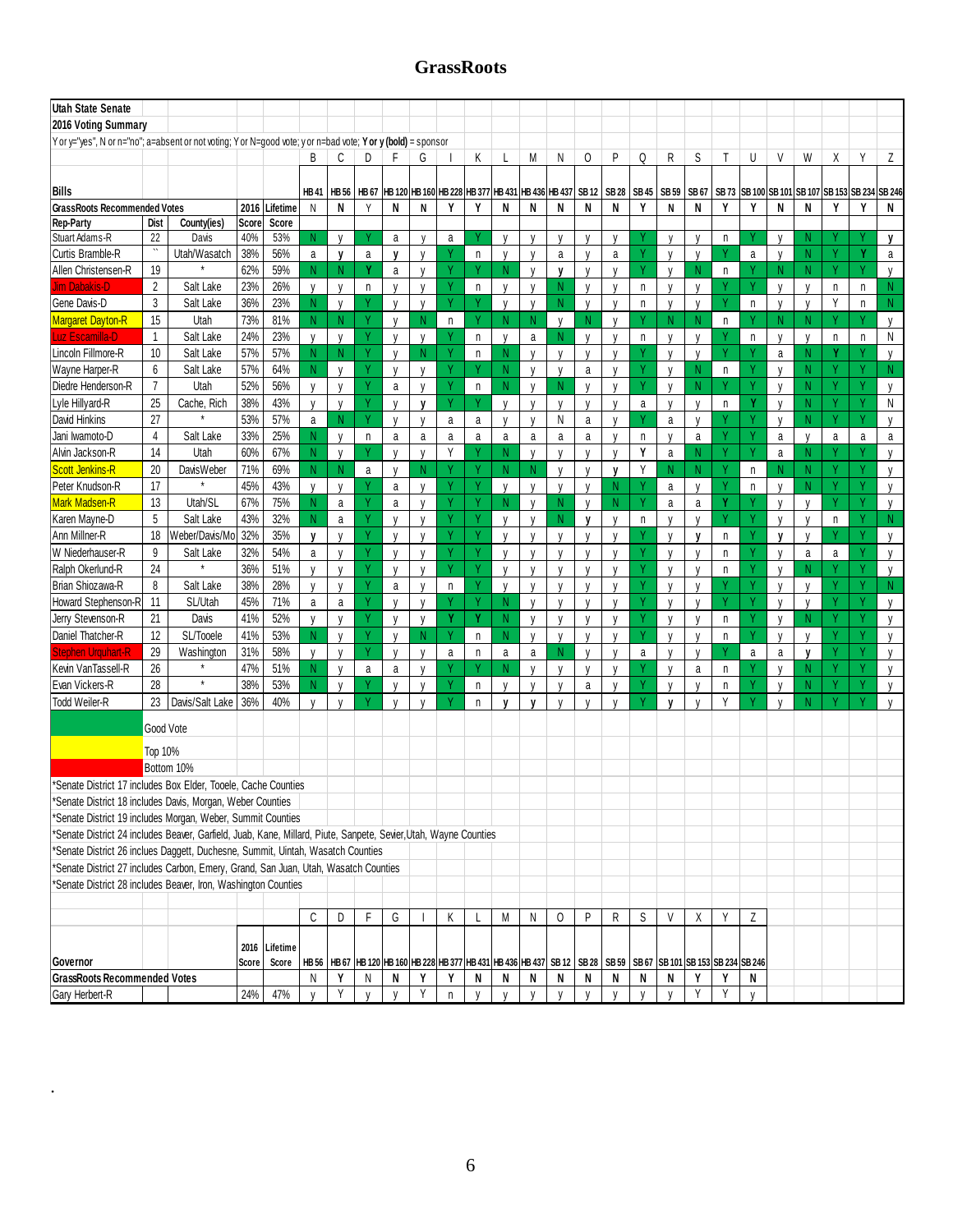# **GrassRoots**

|                | Top 25 Reps 2016        |                 | <b>Top 25 Reps Lifetime</b> |                 | Top 25 Senate 2016              |        | <b>Senate Rank-Lifetime</b>      |
|----------------|-------------------------|-----------------|-----------------------------|-----------------|---------------------------------|--------|----------------------------------|
| $1 -$          | Brian Greene-R          |                 | 1 - Marc Roberts-R          |                 | 1 - Margaret Dayton-R           |        | 1 - Margaret Dayton-R            |
| 2              | Marc Roberts-R          | $1$ -           | <b>Brian Greene-R</b>       | $\overline{2}$  | Scott Jenkins-R                 |        | 2 - Mark Madsen-R                |
| 3              | Kim Coleman-R           | $3$ -           | Daniel McCay-R              | $\mathbf{3}$    | Mark Madsen-R                   |        | 3 - Howard Stephenson-R          |
| 4              | Ken Ivory-R             | $4$ -           | John Knotwell-R             | $\vert$         | Allen Christensen-R             | 4 -    | Scott Jenkins-R                  |
| 5              | John Knotwell-R         | $\vert 4 \vert$ | Curtis Oda-R                | 5               | Alvin Jackson-R                 |        | 5 - Alvin Jackson-R              |
| 6              | Daniel McCay-R          | 6               | Ken Ivory-R                 | $6 \mid$        | Lincoln FilLmore-R              |        | 6 - Wayne Harper-R               |
| $\overline{7}$ | David Lifferth-R        | $7$ .           | Kim Coleman-R               | $6 \mid$        | Wayne Harper-R                  |        | 7 - Allen Christensen-R          |
| 8              | Francis Gibson-R        | 8               | Francis Gibson-R            | 8               | Diedre Henderson-R              | 8 -    | Stephen Urquart-R                |
| 9              | Curtis Oda-R            | 8 <sup>°</sup>  | Jacob Anderegg-R            | 9               | David Hinkins                   | 9 - I  | Lincoln Filmore-R                |
| 10             | <b>Stewart Barlow-R</b> | 8               | Keith Grover-R              | 10 <sup>1</sup> | Kevin VanTassell-R              | 9      | David Hinkins                    |
| 11             | Jon Stanard-R           | 11              | Fred Cox-R                  | 11              | Peter Knudson-R                 | $11 -$ | <b>Curtis Bramble-R</b>          |
| 11             | Fred Cox-R              | 11              | <b>Brad Daw-R</b>           | 11              | Howard Stephenson-R             | 11 -   | Diedre Henderson-R               |
| 11             | Michael Kennedy-R       | 13              | Val Peterson-R              | 13              | Karen Mayne-D                   | 13 - I | W Niederhauser-R                 |
| 14             | Jacob Anderegg-R        | $13 -$          | Michael Kennedy-R           | 14              | Evan Vickers-R                  | 14 -   | <b>Stuart Adams-R</b>            |
| 14             | Kevin Stratton-R        | 15              | Gregory Hughes-R            | 15              | Jerry Stevenson-R               |        | 14 - Evan Vickers-R              |
| 16             | Kay Christofferson-R    | 16              | Jon Stanard-R               | 15              | Daniel Thatcher-R               | 14 -   | Daniel Thatcher-R                |
| 16             | Mike McKell-R           | $17 -$          | David Lifferth-R            | $17 -$          | <b>Stuart Adams-R</b>           | $17 -$ | Jerry Stevenson-R                |
| 18             | Norman Thurston-R       |                 | 18 - Kevin Stratton-R       | $18 -$          | Brian Shiozawa-R                |        | 18 - Ralph Okerlund-R            |
| 18             | Timothy Hawkes-R        |                 | 18 - Dean Sanpei-R          | $18 -$          | Lyle Hillyard-R                 | $18 -$ | Kevin VanTassell-R               |
| 20             | <b>Brad Daw-R</b>       |                 | 20 - Norman Thurston-R      | 18              | Curtis Bramble-R                | $20 -$ | Lyle Hillyard-R                  |
| 20             | Keith Grover-R          |                 | 21 - Michael Noel-R         | 21              | Gene Davis-D                    | $20 -$ | Peter Knudson-R                  |
| 20             | Mel Brown-R             |                 | 21 - Kay Christofferson-R   | 21              | Ralph Okerlund-R                | $22 -$ | Todd Weiler-R                    |
| 23             | Val Peterson-R          |                 | 23 - Justin Fawson-R        | 21              | Todd Weiler-R                   | $23 -$ | Ann Millner-R                    |
| 24             | Mike Schultz-R          |                 | 23 - Mike McKell-R          | 24              | Jani Iwamoto-D                  | 24     | Karen Mayne-D                    |
| 25             | Justin Fawson-R         |                 | 24 - LaVar Christensen-R    | 25              | Ann Millner-R                   | 25     | Brian Shiozawa-R                 |
|                | Bottom 25 Reps 2015     |                 | 24 - Jeremy Peterson-R      | 26              | W Niederhauser-R                | 26     | Jim Dabakis-D                    |
| 49             | <b>Bruce Cutler-R</b>   |                 | Bottom 25 Reps Lifetime     | 27              | Stephen Urquhart-R              | 27     | Jani Iwamoto-D                   |
| 49             | Don Ipson-R             |                 | 49 - Scott Sandall-R        | 28              | Luz Escamilla-D                 | $28 -$ | Luz Escamilla-D                  |
| 49             | Brian King-D            |                 | 49 - Earl Tanner-R          | 29              | Jim Dabakis-D                   | $28 -$ | Gene Davis-D                     |
| 49             | Kay McIff-R             |                 | 51 - Sophia DiCaro-R        |                 |                                 |        |                                  |
| 49             | Scott Sandall-R         |                 | 51 - Robert Spendlove-R     |                 | <b>Fast Facts</b>               |        | <b>GrassRoots</b>                |
| 49             | Earl Tanner-R           |                 | 53 - Douglas Sagers-R       |                 |                                 |        | The 2016 Grass Roots was         |
| 55             | <b>Edward Redd-R</b>    |                 | 53 - Kay Mclff-R            |                 | Average Score House 2016=36%    |        | prepared by Don Guymon           |
| 55             | Robert Spendlove-R      | $55$ -          | Kraig Powell-R              |                 | Average Score House Life=47%    |        |                                  |
| 57             | Jack Draxler-R          | 56              | Stephen Handy-R             |                 |                                 |        | Chairman-Don Guymon              |
| 57             | Susan Duckworth-D       |                 | 56 - Becky Edwards-R        |                 | Average Score Senate 2016=53%   |        | Vice-Chairman- Steve Stromness   |
| $57$ -         | Carol Moss-D            |                 | 58 - Craig Hall-R           |                 | Average Score Senate Life=53%   |        | Secretary/Tres.-Drew Chamberlain |
| 57.            | Douglas Sagers-R        |                 | 59 - Derrin Owens-R         |                 |                                 |        |                                  |
| 61             | Lynn Hemingway-D        |                 | 60 - Susan Duckworth-D      |                 | Last Year the House Averaged a  |        | <b>Board Members</b>             |
| 62             | Marie Poulson-D         | $61 -$          | John Westwood-R             |                 | 45% and the Senate a 45%        |        | <b>Bill Barton</b>               |
| 63             | Joel Briscoe-D          | $61 -$          | Raymond Ward-R              |                 |                                 |        | Donna Dahl                       |
| 63             | Sophia DiCaro-R         |                 | 63 - Merrill Nelson-R       |                 | Governor Herbert's score of 24% |        | Jim Dexter                       |
| 63             | Stephen Handy-R         |                 | 64 - Bruce Cutler-R         |                 | would have ranked him 55th in   |        | Robert Wren                      |
| 63             | Raymond Ward-R          |                 | 65 - Marie Poulson-D        |                 | the House and 28th in the       |        | Lowell Nelson                    |
| 63             | R Chavez-Houck-D        |                 | 66 - Brad King-D            | Senate          |                                 |        | <b>Stuart Grover</b>             |
| 68             | Becky Edwards-R         |                 | 67 - Sandra Hollins-D       |                 |                                 |        | David Pyne                       |
| 69             | Lee Perry-R             |                 | 67 - Mark Wheatley-D        |                 | Past Governor's Lifetime Scores |        |                                  |
| 69             | John Westwood-R         |                 | 69 - Brian King-D           |                 | Gov Jon Huntsman 39%            |        | The author thanks all of         |
| 74             | <b>Kraig Powell-R</b>   |                 | 69 - Lynn Hemingway-D       |                 | Governor Olene Walker-33%       |        | those individuals who            |
| $70 \cdot$     | <b>Brad Dee-R</b>       |                 | 71 - R Chavez-Houck-D       |                 | Governor Mike Leavitt-27%       |        | helped in the publication        |
| 71             | Patrice Arent-D         |                 |                             |                 |                                 |        |                                  |
|                |                         | $72 -$          | Angela Romero-D             |                 |                                 |        | of this report                   |
| 71             | Merrill Nelson-R        | 72 -            | Patrice Arent-D             |                 |                                 |        |                                  |
| 75             | <b>Brad King-D</b>      | 74              | Joel Briscoe-D              |                 |                                 |        |                                  |
|                |                         | $75 -$          | Carol Moss-D                |                 |                                 |        |                                  |